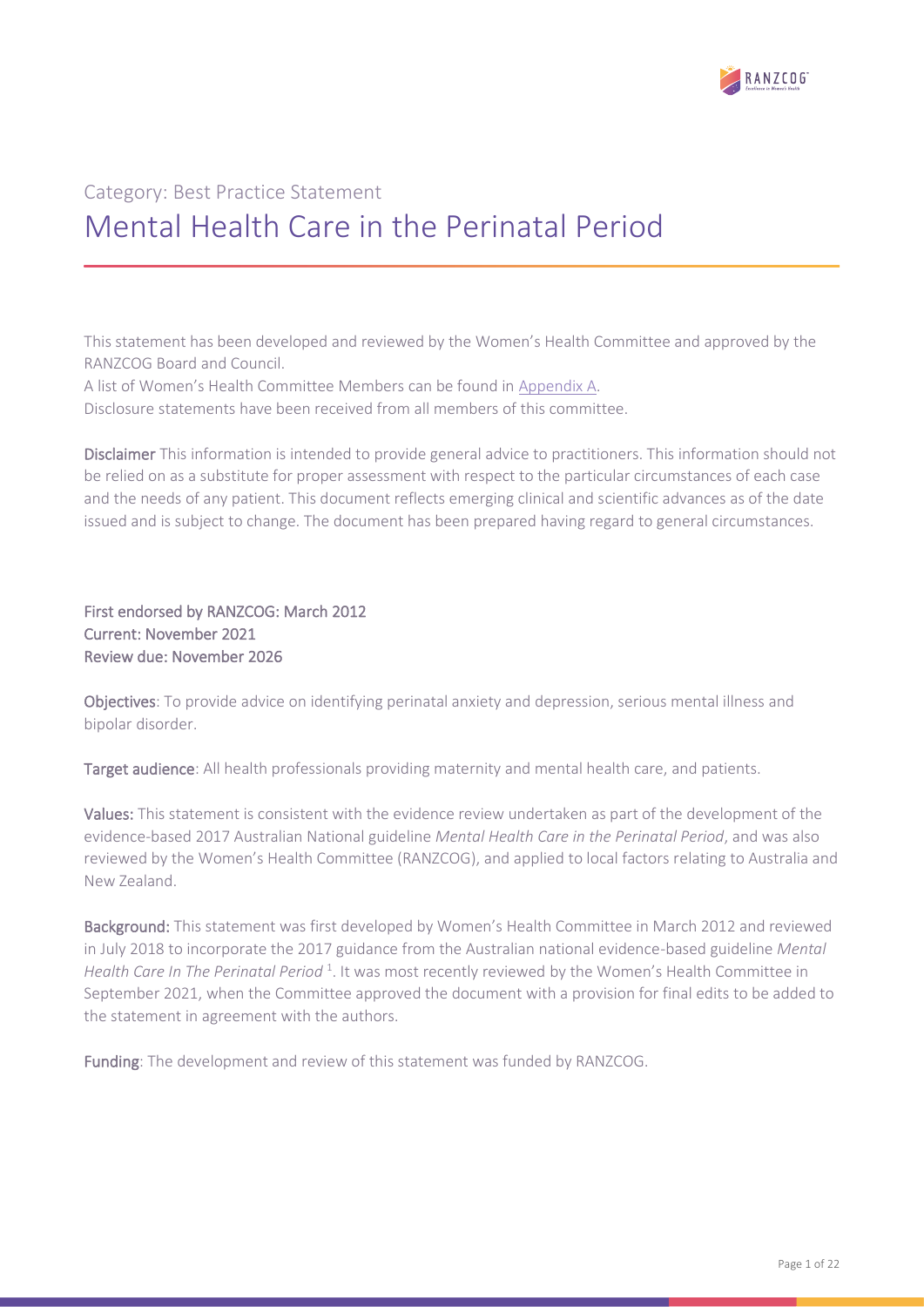

# Contents

| 1.                                                                                                         |      |                                                                                                |  |  |
|------------------------------------------------------------------------------------------------------------|------|------------------------------------------------------------------------------------------------|--|--|
| 2.                                                                                                         |      |                                                                                                |  |  |
| 3.                                                                                                         |      |                                                                                                |  |  |
| 4.                                                                                                         |      |                                                                                                |  |  |
|                                                                                                            | 4.1  |                                                                                                |  |  |
|                                                                                                            | 4.2  |                                                                                                |  |  |
|                                                                                                            | 4.3  |                                                                                                |  |  |
|                                                                                                            | 4.4  | 2017 Perinatal Mental Health Care in the Perinatal Period - Evidence-based National Guidance 7 |  |  |
|                                                                                                            | 4.5  |                                                                                                |  |  |
|                                                                                                            | 4.6  |                                                                                                |  |  |
|                                                                                                            | 4.7  |                                                                                                |  |  |
|                                                                                                            | 4.8  |                                                                                                |  |  |
|                                                                                                            | 4.9  |                                                                                                |  |  |
|                                                                                                            | 4.10 |                                                                                                |  |  |
|                                                                                                            | 4.11 |                                                                                                |  |  |
| 5.                                                                                                         |      |                                                                                                |  |  |
| 6.                                                                                                         |      |                                                                                                |  |  |
| 7.                                                                                                         |      |                                                                                                |  |  |
| 8.                                                                                                         |      |                                                                                                |  |  |
| 10.                                                                                                        |      |                                                                                                |  |  |
|                                                                                                            |      |                                                                                                |  |  |
|                                                                                                            |      |                                                                                                |  |  |
|                                                                                                            |      |                                                                                                |  |  |
|                                                                                                            |      |                                                                                                |  |  |
|                                                                                                            |      |                                                                                                |  |  |
| Appendix C: Summary of recommendations from the 2017 Australian Mental Health Care in the Perinatal Period |      |                                                                                                |  |  |
|                                                                                                            |      |                                                                                                |  |  |
|                                                                                                            |      |                                                                                                |  |  |
|                                                                                                            |      |                                                                                                |  |  |
|                                                                                                            |      |                                                                                                |  |  |
|                                                                                                            |      |                                                                                                |  |  |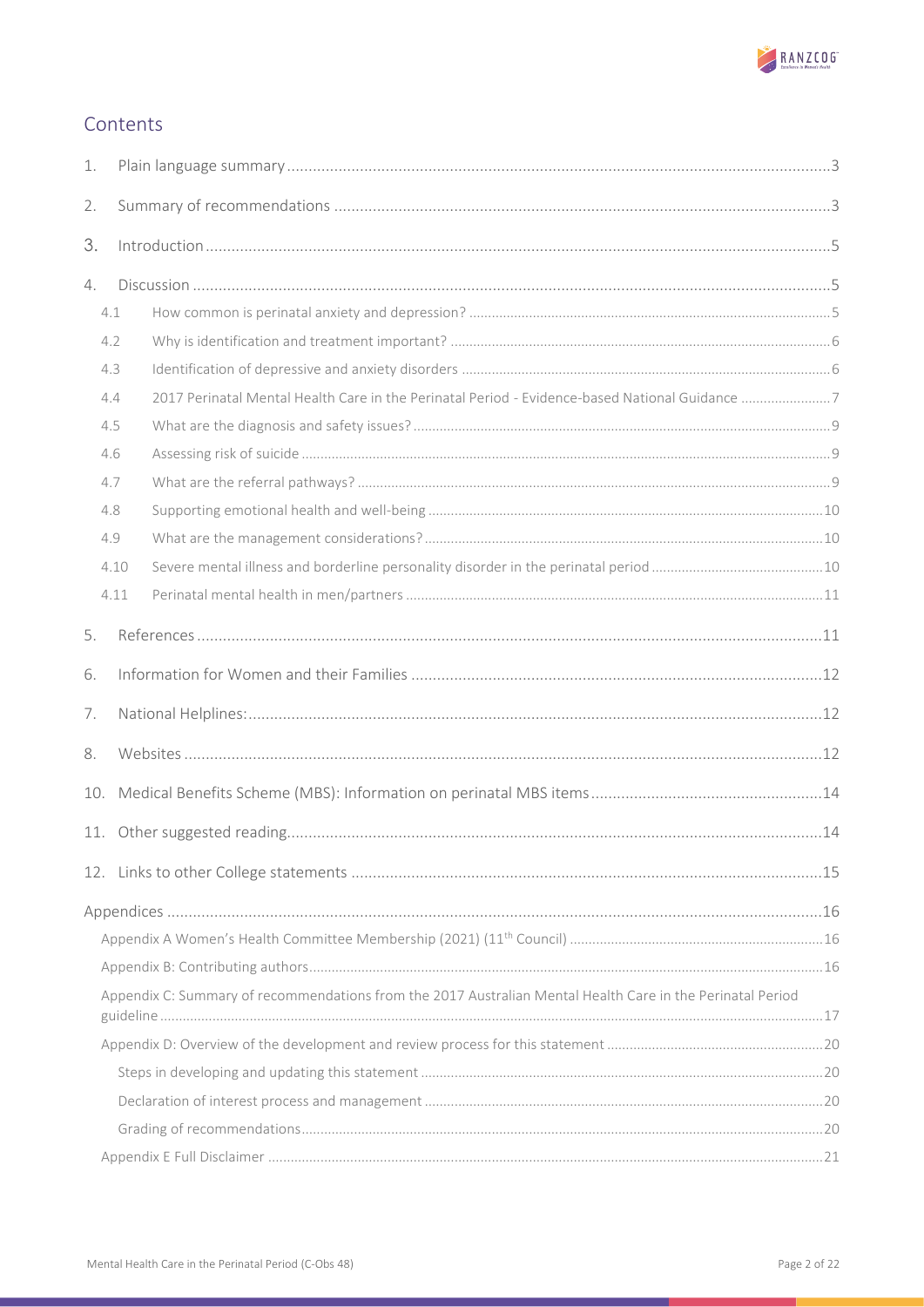

# <span id="page-2-0"></span>1. Plain language summary

Mental health problems are common during pregnancy and after birth. There has been increased focus on the early detection and treatment of depression and anxiety during pregnancy and after the birth due to the recognition of the impact that emotional wellbeing can have on a women, partner and family. Recognised risk factors do exist but mental health disorders can arise for the first time in the perinatal period.

Mental health problems can be difficult to identify, and have the potential to cause harm to mother, partner and baby. Assessment of the mental wellbeing of women should be seen as important as their physical health. Maternal anxiety and depression can have detrimental effects on fetal and infant development, on mother infant attachment and on family relationships.

This statement emphasises the importance of timely detection, and referral for early intervention if needed, of mental health conditions during the perinatal period. In line with Australian clinical practice guideline: Mental Health Care in the Perinatal Period (2017)<sup>1</sup>[,](#page-10-0) those providing maternity and postnatal care should consider using recommended screening tools to help identify women and their partners who would benefit from specialised care.

### <span id="page-2-1"></span>2. Summary of recommendations

| <b>Recommendation 1</b>                                                                                                                                                                                                                                                                                                                                                                 | Grade                                          |
|-----------------------------------------------------------------------------------------------------------------------------------------------------------------------------------------------------------------------------------------------------------------------------------------------------------------------------------------------------------------------------------------|------------------------------------------------|
| Health professionals providing care in the perinatal period should be<br>trained in woman-centred communication skills, psychosocial assessment<br>and cultural safety to screen for Anxiety and Depression and perform<br>Psychosocial Assessment.                                                                                                                                     | Consensus-based<br>recommendation <sup>1</sup> |
| <b>Recommendation 2</b>                                                                                                                                                                                                                                                                                                                                                                 | Grade                                          |
| Conduct routine screening for depression and anxiety symptoms and<br>psychosocial risk factors as early as practical in pregnancy and repeat at<br>least once later in the pregnancy.<br>Conduct the first postnatal screening from 6-12 weeks after birth and<br>repeat screening at least once in the first postnatal year.<br>Repeat screening at any time, if clinically indicated. | Consensus-based<br>recommendation $1-3$        |
|                                                                                                                                                                                                                                                                                                                                                                                         |                                                |
| <b>Recommendation 3</b>                                                                                                                                                                                                                                                                                                                                                                 | Grade                                          |
| Obstetricians delivering perinatal mental health care should promote<br>culturally sensitive communications that are inclusive, collaborative and<br>ongoing.                                                                                                                                                                                                                           | Consensus-based<br>recommendation              |
| <b>Recommendation 4</b>                                                                                                                                                                                                                                                                                                                                                                 | Grade                                          |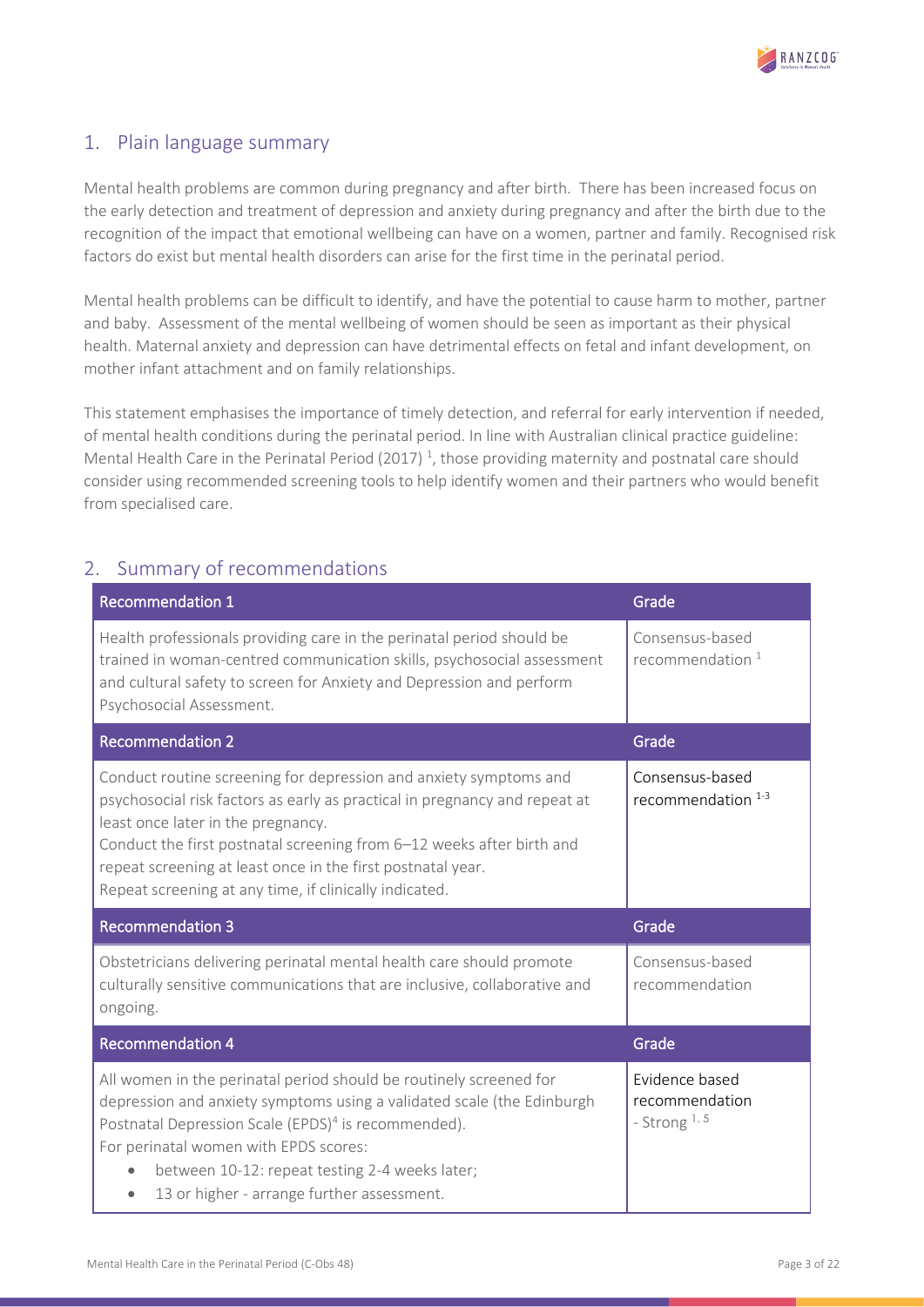

| <b>Recommendation 5</b>                                                                                                                                                                                                                                       | Grade                                               |  |  |
|---------------------------------------------------------------------------------------------------------------------------------------------------------------------------------------------------------------------------------------------------------------|-----------------------------------------------------|--|--|
| All women in the perinatal period should be screened for psychosocial risk<br>factors using validated screening tools (such as the $ANRQ5$ ) as early as<br>practical in pregnancy.                                                                           | Evidence based<br>recommendation<br>- Strong $1, 5$ |  |  |
| <b>Recommendation 6</b>                                                                                                                                                                                                                                       | Grade                                               |  |  |
| Early in pregnancy, assess a woman's use of tobacco, alcohol and any illicit<br>substances and misuse of pharmaceuticals, and provide advice about the<br>associated harms.                                                                                   | Consensus-based<br>recommendation <sup>3</sup>      |  |  |
| <b>Recommendation 7</b>                                                                                                                                                                                                                                       | Grade                                               |  |  |
| All pregnant women should be asked about their exposure to Family<br>Violence, using validated assessment tools.                                                                                                                                              | Consensus-based<br>recommendation <sup>3</sup>      |  |  |
| (Asking questions surrounding Family Violence should be asked when the<br>woman is alone, using validated tools as recommended by jurisdiction. <sup>3</sup><br>Medical practitioners should use clear referral pathways for those<br>recognised as at risk.) |                                                     |  |  |
| <b>Recommendation 8</b>                                                                                                                                                                                                                                       | Grade                                               |  |  |
| Medical practitioners offering treatment should involve collaborative<br>decision-making with the woman (and significant other(s), if the woman<br>agrees) including a full discussion of the potential risks and benefits.                                   | Consensus-based<br>recommendation                   |  |  |
| Good practice point                                                                                                                                                                                                                                           |                                                     |  |  |
| When a woman is identified as at risk of suicide (through clinical<br>assessment and/or the EPDS), manage immediate risk, arrange for urgent<br>mental health assessment and consider support and treatment options. <sup>1</sup>                             |                                                     |  |  |
| Good practice point                                                                                                                                                                                                                                           |                                                     |  |  |
| At every antenatal or postnatal visit, enquire about women's emotional<br>wellbeing. $1$                                                                                                                                                                      |                                                     |  |  |
| Good practice point                                                                                                                                                                                                                                           |                                                     |  |  |
| Provide women in the perinatal period with advice on lifestyle issues and<br>sleep, as well as assistance in planning how this advice can be incorporated<br>into their daily activities during this time. <sup>1</sup>                                       |                                                     |  |  |
| <b>Recommendation 9</b>                                                                                                                                                                                                                                       | Grade                                               |  |  |
| Medications should only be prescribed after careful discussion with the<br>woman (and her significant other(s), if agreed) about the risks and benefits<br>of pharmacological treatment with ongoing monitoring and evaluation.                               | Consensus-based<br>recommendation $1$               |  |  |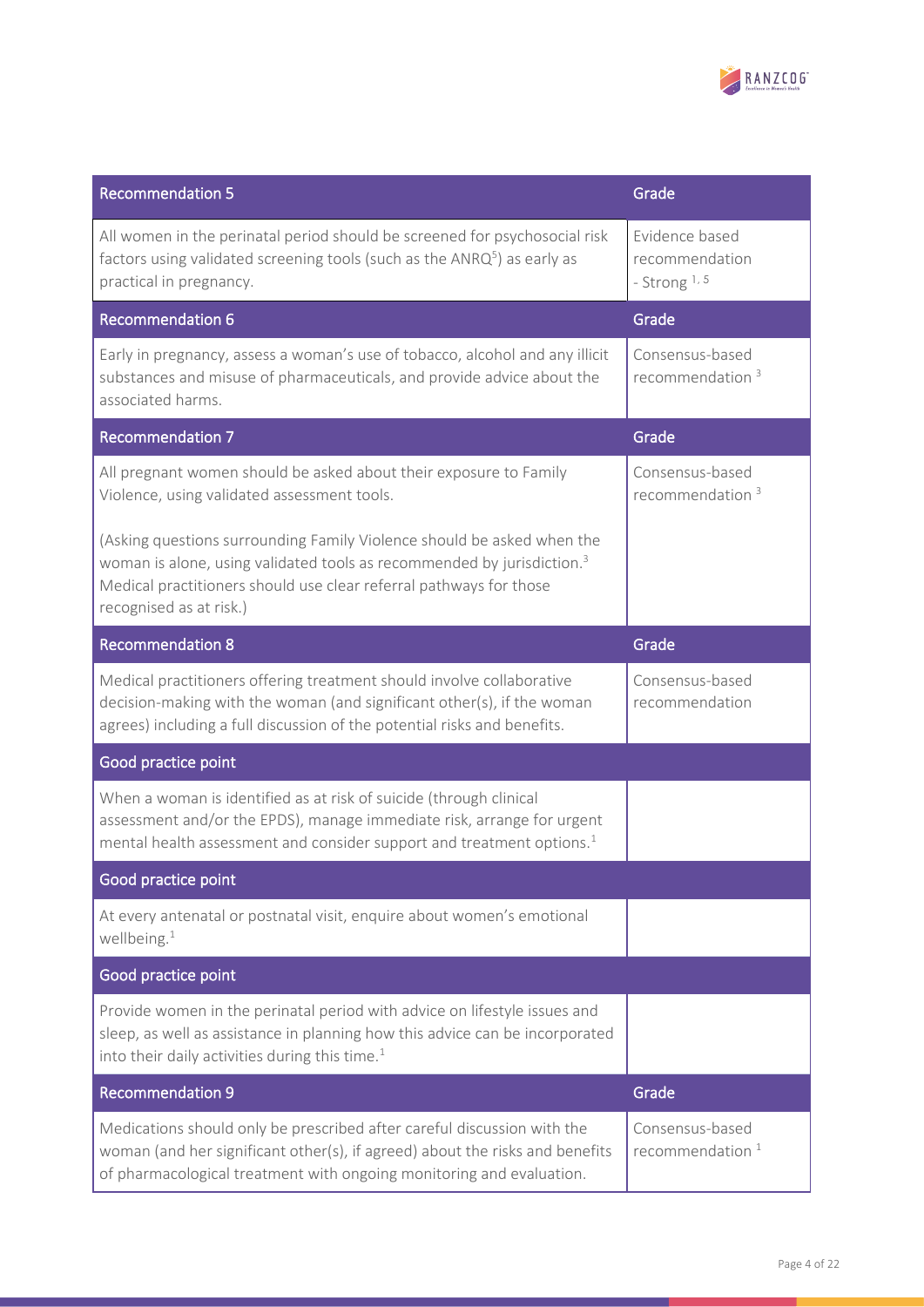

| Recommendation 10                                                                                                                                                                                                                                                                               | Grade                                 |
|-------------------------------------------------------------------------------------------------------------------------------------------------------------------------------------------------------------------------------------------------------------------------------------------------|---------------------------------------|
| Provide women with timely referral to appropriate services for ongoing<br>psychosocial support and appropriate treatment according to jurisdictional<br>referral and care pathways (e.g. general practice, maternity services) and<br>location (e.g. metropolitan, rural, regional and remote). | Consensus-based<br>recommendation $1$ |

### <span id="page-4-0"></span>3. Introduction

The perinatal period - in the mental health setting - includes the time from conception to one year postpartum. Perinatal anxiety and depression are the result of biological, sociological and psychological factors occurring at this time and can affect mothers and fathers. It can be new in onset or the recurrence of a pre-existing illness. Obstetricians are in a unique position to develop a long-term trusting relationship with women and their families.

The perinatal period is a time of great adjustment for women and their partners. While many couples resolve issues that may arise, for other parents this time can lead to the development of mental health problems. Risk factors can include a history of mental health problems, lack of support, previous trauma including physical, emotional, domestic or sexual abuse, isolation (physical, mental, cultural), stressful life events, and a history of drug or alcohol abuse.

Suicide is one of the leading causes of maternal deaths in Australia and New Zealand.<sup>[6-8](#page-10-6)</sup> The presence of maternal mental health conditions can also have an adverse impact on the growth and development of the fetus/infant, and the wellbeing of other family members. The psychological wellbeing of pregnant women and new mothers should therefore be considered as important as their physical health and considered as part of routine antenatal and postnatal care.

### <span id="page-4-1"></span>4. Discussion

#### <span id="page-4-2"></span>4.1 How common is perinatal anxiety and depression?

Up to 80% of mothers experience the 'baby blues' 3-5 days after giving birth. This period of emotional lability is transient and self-limiting usually dissipating within 10 days.

Australian government data suggests that anxiety and/ or depression is experienced by up to 10% of women during pregnancy, and one in seven in the year after birth.<sup>[9](#page-10-7)</sup> [10](#page-10-8)% of partners are also affected.<sup>10</sup> Puerperal psychosis, which is considered a psychiatric emergency, affects around 1 in 1000 women. Bipolar disorder is at greater risk of reoccurring and women with bipolar disorder are at particularly high risk of suicide in the first postnatal year. Post-traumatic stress disorder is reported to occur in 2-3% of women after childbirth. Those who are particularly at risk are those who have suffered previous trauma (domestic violence, rape or childhood sexual abuse), those with risk factors for perinatal mood disorder, and those who perceived that their birth experience was traumatic.

Mental health problems affect the wellbeing of the woman, her baby, her partner and family, during a time that is critical to the future health and wellbeing of children. Maternal anxiety and depression can have detrimental effects on fetal and infant development, on mother infant attachment and on family relationships. Early detection and intervention and referral pathways to appropriate care can improve outcomes for all and are the responsibility of all maternity care providers. Health professionals providing care should have appropriate training and skills and should work together to provide continuity of care for women and their families.<sup>[1](#page-10-0)</sup>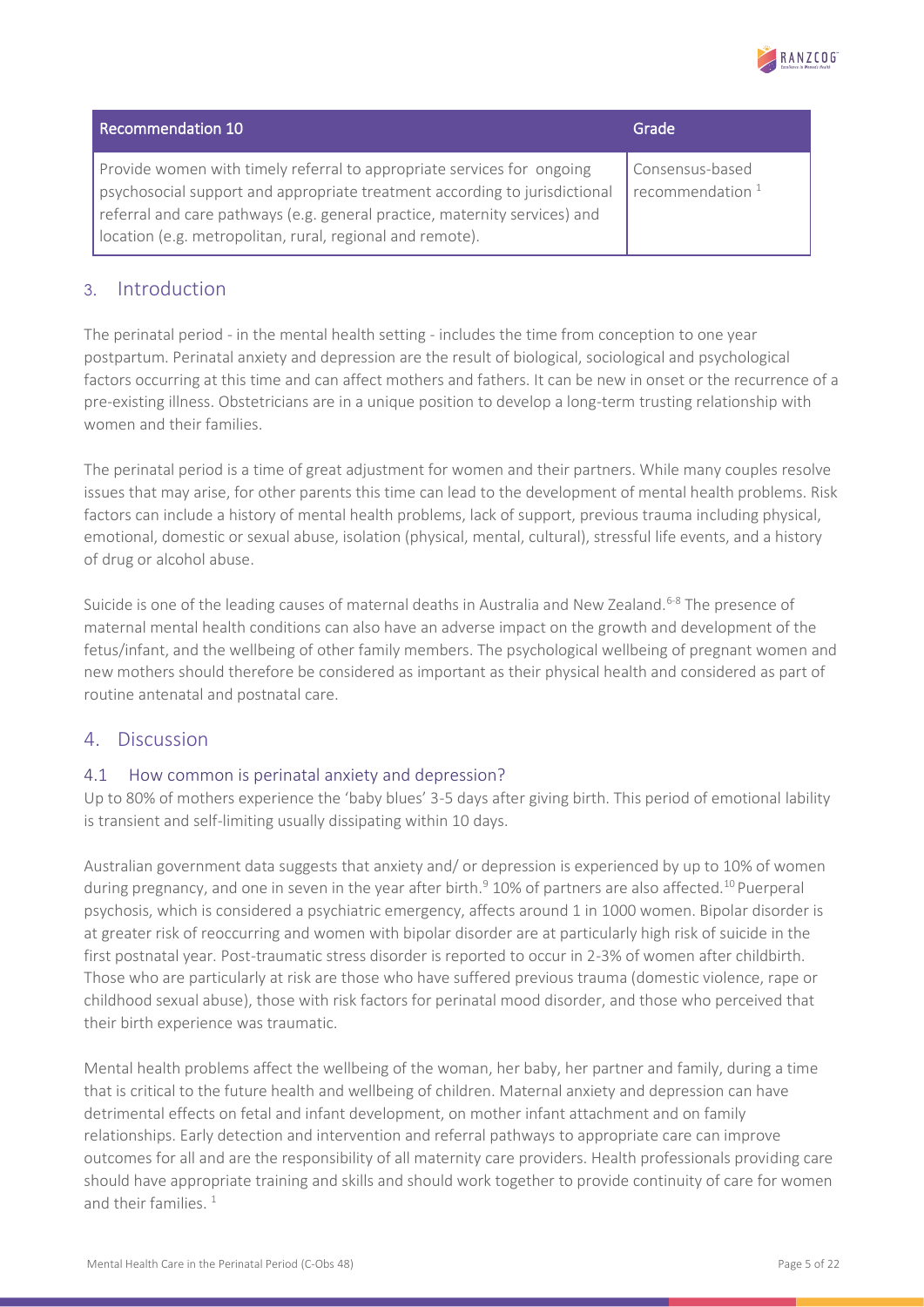

#### <span id="page-5-0"></span>4.2 Why is identification and treatment important?

Of women identified with antenatal or postnatal depression, 50-70% of those untreated remain depressed 6 months later. 25% of women will develop a chronic illness and 25% of women will develop recurrent depression. Perinatal anxiety and depression has adverse consequences for mothers, partners and children especially in respect to the critical parent-infant attachment that potentially influences the mental health of the next generation.<sup>[11](#page-10-9)</sup>

#### <span id="page-5-1"></span>4.3 Identification of depressive and anxiety disorders

The Diagnostic and Statistical Manual of Mental Disorders, Fifth Edition, (DSM 5, 2013) diagnostic criteria suggest that women during the perinatal period must exhibit five or more symptoms for at least two weeks with at least one symptom from the first two symptoms listed below:

- Depressed mood
- AND/ OR
- Anhedonia (no interest or pleasure or enjoyment)
- Significant change in weight or appetite
- Markedly increased or decreased sleep
- Psychomotor agitation or retardation
- Fatigue or loss of energy
- Feelings of worthlessness or guilt
- Reduced concentration
- Recurrent thoughts of death or suicide

In addition, these symptoms must be accompanied by significant impairment in capacity to engage and function in usual activities e.g. parenting, occupational, social and other roles.

As some of these symptoms overlap with common feelings during the perinatal period<sup>[11](#page-10-9)</sup> a diagnosis can be difficult. Problems sleeping<sup>[12,](#page-10-10) 13</sup> should be investigated and anxiety disorders should also be considered.<sup>[14](#page-10-12)</sup>

More specific symptoms to perinatal depression are listed below.

- Symptoms more specific for perinatal anxiety and depression can include:
- Inability to enjoy activities which were enjoyed prior to pregnancy or birth
- Can't concentrate, make decisions or get things done
- Physical symptoms such as heart palpitations, constant headaches, sweaty hands
- Feeling overwhelmed and constantly exhausted
- Feel numb and remote from family and friends
- Feel out of control, or 'crazy', even hyperactive
- Can't rest even when the baby is sleeping
- Have thoughts of harming themselves or the baby (infanticide)
- Have constant feelings of guilt, shame, or repetitive thoughts
- Feel trapped or in a dark hole or tunnel with no escape
- Experience feelings of anger, grief, loss, tearfulness
- Changes in appetite
- Persistent negative thoughts
- Feeling very irritable or sensitive

#### Recommendation 1 Grade Recommendation 1 Grade Recommendation 1 Grade Recommendation 1 Grade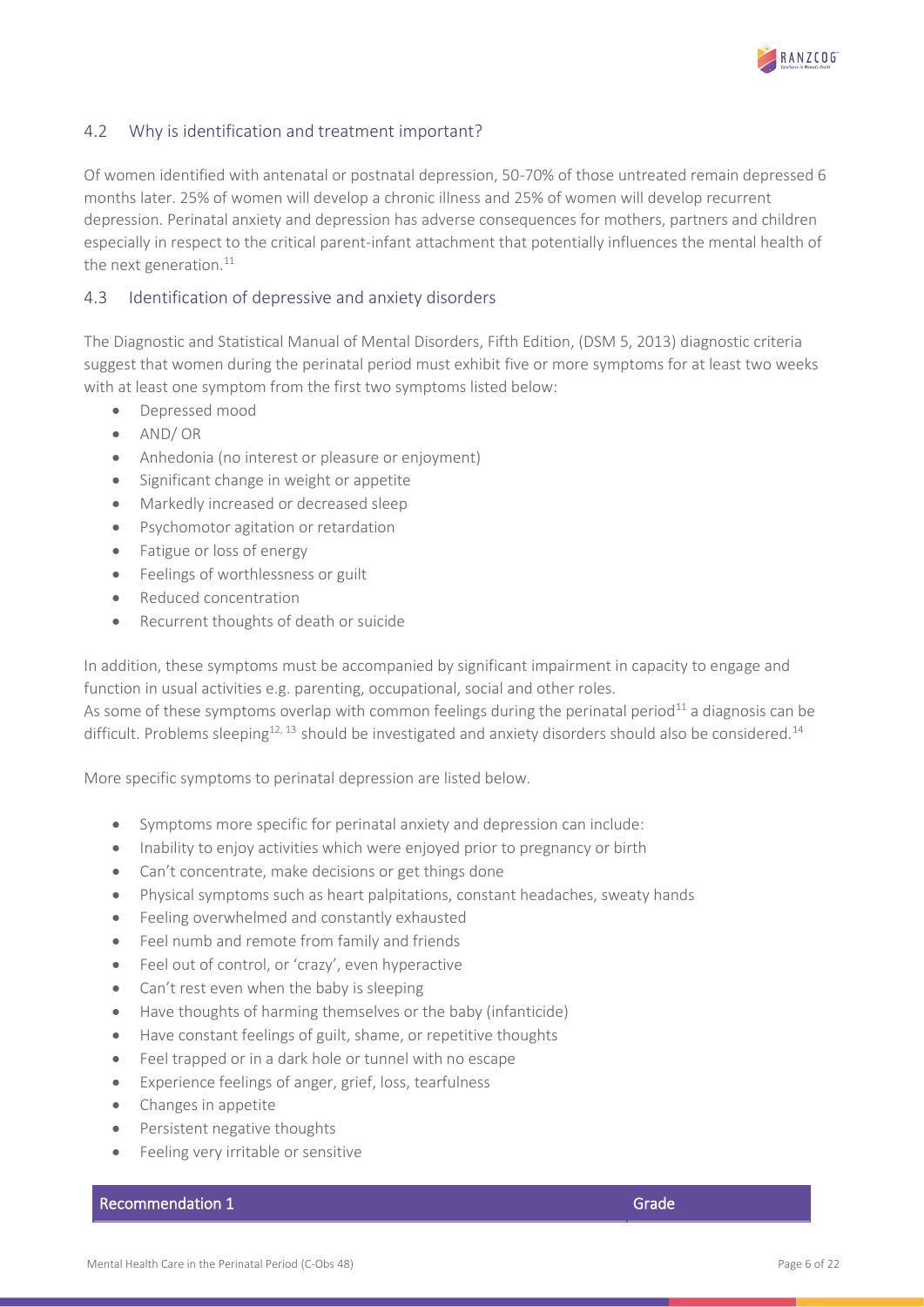

| Health professionals providing care in the perinatal period should be<br>trained in woman-centred communication skills, psychosocial assessment<br>and cultural safety to screen for Anxiety and Depression and perform<br>Psychosocial Assessment. | Consensus-based<br>recommendation $1$   |
|-----------------------------------------------------------------------------------------------------------------------------------------------------------------------------------------------------------------------------------------------------|-----------------------------------------|
| <b>Recommendation 2</b>                                                                                                                                                                                                                             | Grade                                   |
| Conduct routine screening for depression and anxiety symptoms and<br>psychosocial risk factors as early as practical in pregnancy and repeat at<br>least once later in the pregnancy.                                                               | Consensus-based<br>recommendation $1-3$ |
| Conduct the first postnatal screening from 6-12 weeks after birth and<br>repeat screening at least once in the first postnatal year.                                                                                                                |                                         |
| Repeat screening at any time, if clinically indicated                                                                                                                                                                                               |                                         |

| <b>Recommendation 3</b>                                                                                                                                       | Grade                               |
|---------------------------------------------------------------------------------------------------------------------------------------------------------------|-------------------------------------|
| Obstetricians delivering perinatal mental health care should promote<br>culturally sensitive communications that are inclusive, collaborative and<br>ongoing. | Consensus-based<br>I recommendation |

### <span id="page-6-0"></span>4.4 2017 Perinatal Mental Health Care in the Perinatal Period - Evidence-based National Guidance

RANZCOG supports the 2017 Australian Clinical Practice Guideline Mental Health Care in the Perinatal Period, which was developed by the Centre of Perinatal Excellence (COPE) and approved by the National Health and Medical Research Council (NHMRC). The Guideline recommends routine, universal antenatal and postnatal mentalhealth screening  $^1$  (digital questionnaires are available).

Perinatal mental health care should be culturally responsive and family- centred. It should involve collaborative decision-making with the woman and her significant other(s) \* if the woman agrees, which includes a full discussion of the potential risks and benefits of any treatments offered.<sup>[1](#page-10-0)</sup>

Screening for possible symptoms of depression and anxiety is recommended using the EPDS. Psychosocial assessment to identify the presence of risk factors is also recommended, and if using a screening tool the Antenatal Risk Questionnaire (ANRQ)<sup>[5](#page-10-4)</sup> and Postnatal Risk Questionnaire (PNRQ) are recommended.

When screening Aboriginal and Torres Strait Islander women, the guideline recommends that language and cultural appropriateness (of the tools) are considered.  $^{1}$  $^{1}$  $^{1}$ 

Screening in pregnancy for perinatal mental health disorders is now a mandatory requirement. Local maternity health care facilities should negotiate ways to implement this. Private obstetricians (in Australia) should be aware of their MBS obligations and introduce screening into their routine antenatal care or

Within the guideline, 'significant other(s)' includes "individuals in a woman's support network and may include partner, co-parent, members of her immediate or extended family and/or close friends".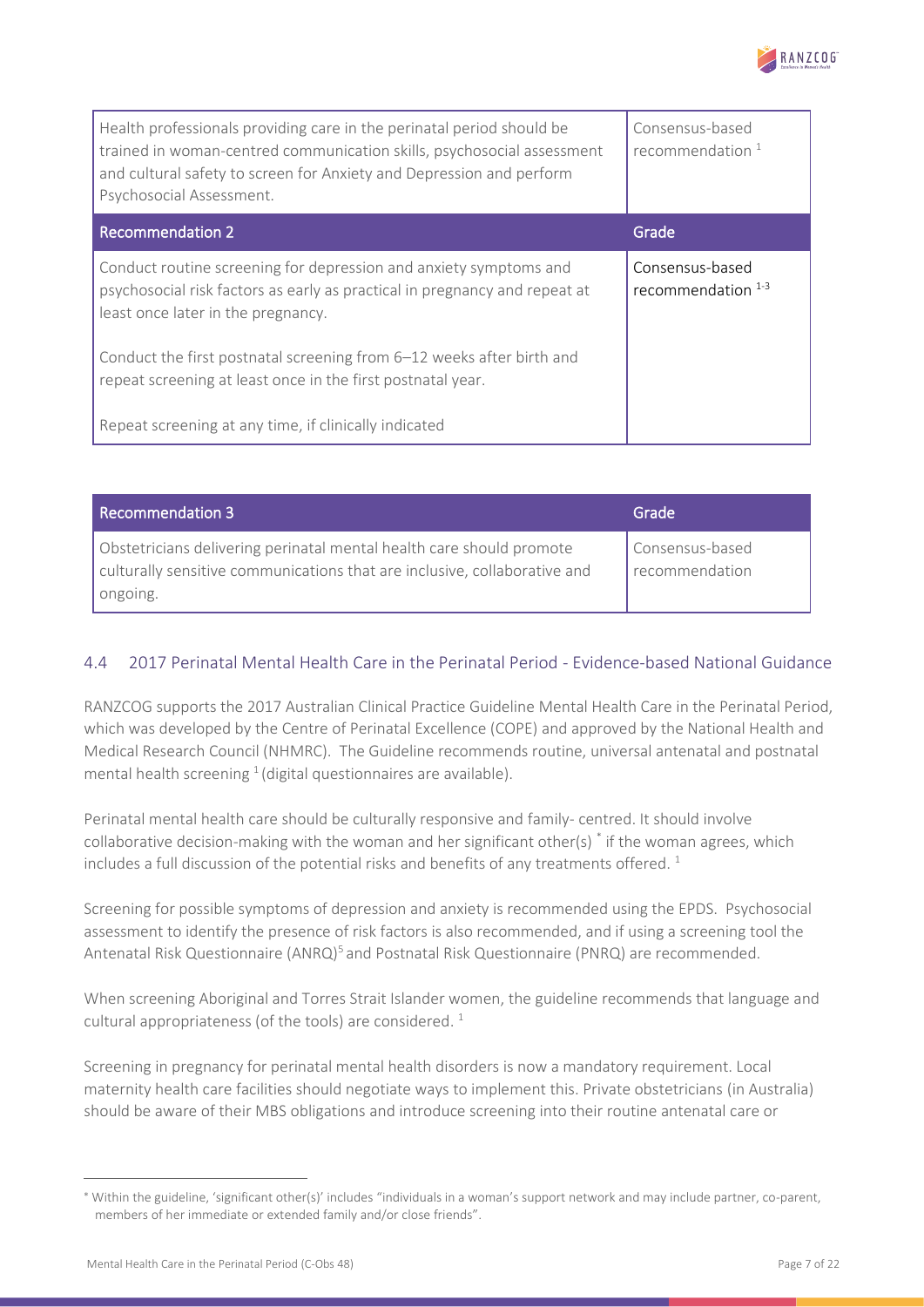

facilitation through their private maternity unit and the requirements surrounding documentation for auditing purposes. Under the MBS a complex birth (MBS item 16522) includes:

(m) mental health disorder (whether arising prior to pregnancy, during pregnancy or postpartum) that is demonstrated by:

(i) the woman requiring hospitalisation; or

- (ii) the patient receiving ongoing care by a psychologist or psychiatrist to treat the symptoms of a mental health disorder; or
- (iii) the patient having a GP mental health treatment plan; or
- (iv) the patient having a management plan prepared in accordance with item 291;

(n) disclosure or evidence of domestic violence;

Extract from: Medicare Benefits Schedule: Changes to MBS Items for Obstetrics Services, effective from 2017

The MBS item (16590) will also include: a mental health assessment, including screening for drug and alcohol use and domestic violence. The mental health service will be offered to every woman however, if the woman chooses not to undertake the assessment they will not be disadvantaged. For further details visit: <http://www.mbsonline.gov.au/internet/mbsonline/publishing.nsf/Content/Factsheet-ObstetricsServices>

Care should be taken to consider physical health issues as well as broader psychosocial issues (as identified by the psychosocial risk questions) such as intimate partner violence, drug and alcohol misuse, other stressors and co-morbid health problems. The safety of mothers and infants needs to be considered at all times; as well as the safety of families.

| <b>Recommendation 4</b>                                                                                                                                                                                                                                                                                                                                  | Grade                                               |
|----------------------------------------------------------------------------------------------------------------------------------------------------------------------------------------------------------------------------------------------------------------------------------------------------------------------------------------------------------|-----------------------------------------------------|
| All women in the perinatal period should be routinely screened for<br>depression and anxiety symptoms using a validated scale (the Edinburgh<br>Postnatal Depression Scale (EPDS) <sup>4</sup> is recommended).<br>For perinatal women with EPDS scores:<br>between 10-12: repeat testing 2-4 weeks later;<br>13 or higher - arrange further assessment. | Evidence based<br>recommendation<br>- Strong $1, 5$ |
| <b>Recommendation 5</b>                                                                                                                                                                                                                                                                                                                                  | Grade                                               |
| All women in the perinatal period should be screened for psychosocial risk<br>factors using validated screening tools (such as the $ANRQ5$ ) as early as<br>practical in pregnancy.                                                                                                                                                                      | Evidence based<br>recommendation<br>- Strong        |
| <b>Recommendation 6</b>                                                                                                                                                                                                                                                                                                                                  | Grade                                               |
| Early in pregnancy, assess a woman's use of tobacco, alcohol and any illicit<br>substances and misuse of pharmaceuticals, and provide advice about the<br>associated harms.                                                                                                                                                                              | Consensus-based<br>recommendation $3$               |
| <b>Recommendation 7</b>                                                                                                                                                                                                                                                                                                                                  | Grade                                               |
| All pregnant women should be asked about their exposure to Family<br>Violence, using validated assessment tools.<br>(Asking questions surrounding Family Violence should be asked when the<br>woman is alone, using validated tools as recommended by jurisdiction. <sup>3</sup>                                                                         | Consensus-based<br>recommendation <sup>3</sup>      |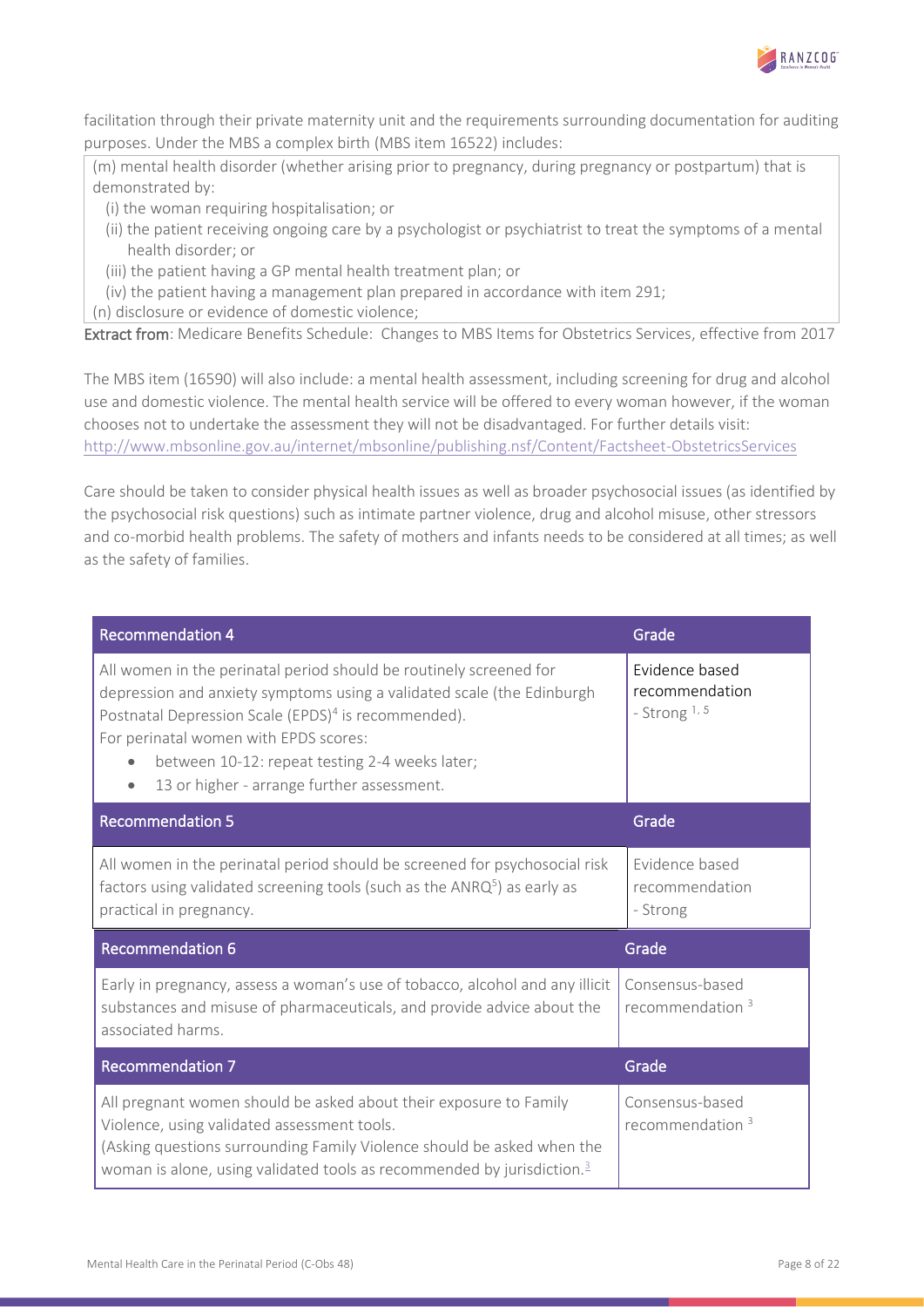

| Medical practitioners should use clear referral pathways for those<br>recognised as at risk.)                                                                                                                                       |                                   |
|-------------------------------------------------------------------------------------------------------------------------------------------------------------------------------------------------------------------------------------|-----------------------------------|
| Recommendation 8                                                                                                                                                                                                                    | Grade                             |
| Medical practitioners offering treatment should involve collaborative<br>$\vert$ decision-making with the woman (and significant other(s), if the woman<br>agrees) including a full discussion of the potential risks and benefits. | Consensus-based<br>recommendation |

Refer to [Appendix B](#page-16-0) for detailed recommendations from the 2017 Australian Mental Health Care in the Perinatal Period guideline (2017). [1](#page-10-0)

#### <span id="page-8-0"></span>4.5 What are the diagnosis and safety issues?

For women with an EPDS score between 10-12, monitor and repeat 2-4 weeks later. Arrange further assessment of perinatal woman with an EPDS score of [1](#page-10-0)3 or more  $^1$  as it may suggest a crisis. Medical practitioners need to consider the safety of mothers and infants at all times.

Appropriate guidelines for the general population and accepted diagnostic criteria (DSM-5 or ICD-10) should be used when diagnosing depression, anxiety, bipolar disorder, psychosis or other mental health disorders. A diagnosis should not be made before considering physical conditions (e.g. thyroid dysfunction), sleep deprivation or recent events that might be relevant. A diagnosis of adjustment disorder or minor depression should also be considered.

#### <span id="page-8-1"></span>4.6 Assessing risk of suicide

| Good practice point                                                                                                                                                                                                               |  |
|-----------------------------------------------------------------------------------------------------------------------------------------------------------------------------------------------------------------------------------|--|
| When a woman is identified as at risk of suicide (through clinical<br>assessment and/or the EPDS), manage immediate risk, arrange for urgent<br>mental health assessment and consider support and treatment options. <sup>1</sup> |  |

#### <span id="page-8-2"></span>4.7 What are the referral pathways?

Care planning for a woman with a mental health condition requires close multidisciplinary collaboration; and a particular focus on continuity of care across the different health and other government sectors.<sup>[1](#page-10-0)</sup>

Referral requires consent from the mother and referral options and/ or treatment plan should be women centred and guided by the mother's preferences. In most cases, referral will be to the woman's usual GP or to a health professional with mental health training and expertise. Obstetricians should make themselves aware of referral options to mental health trained general practitioners, psychologists, psychiatrists, social workers, domestic violence services and/or culturally appropriate services in their local area.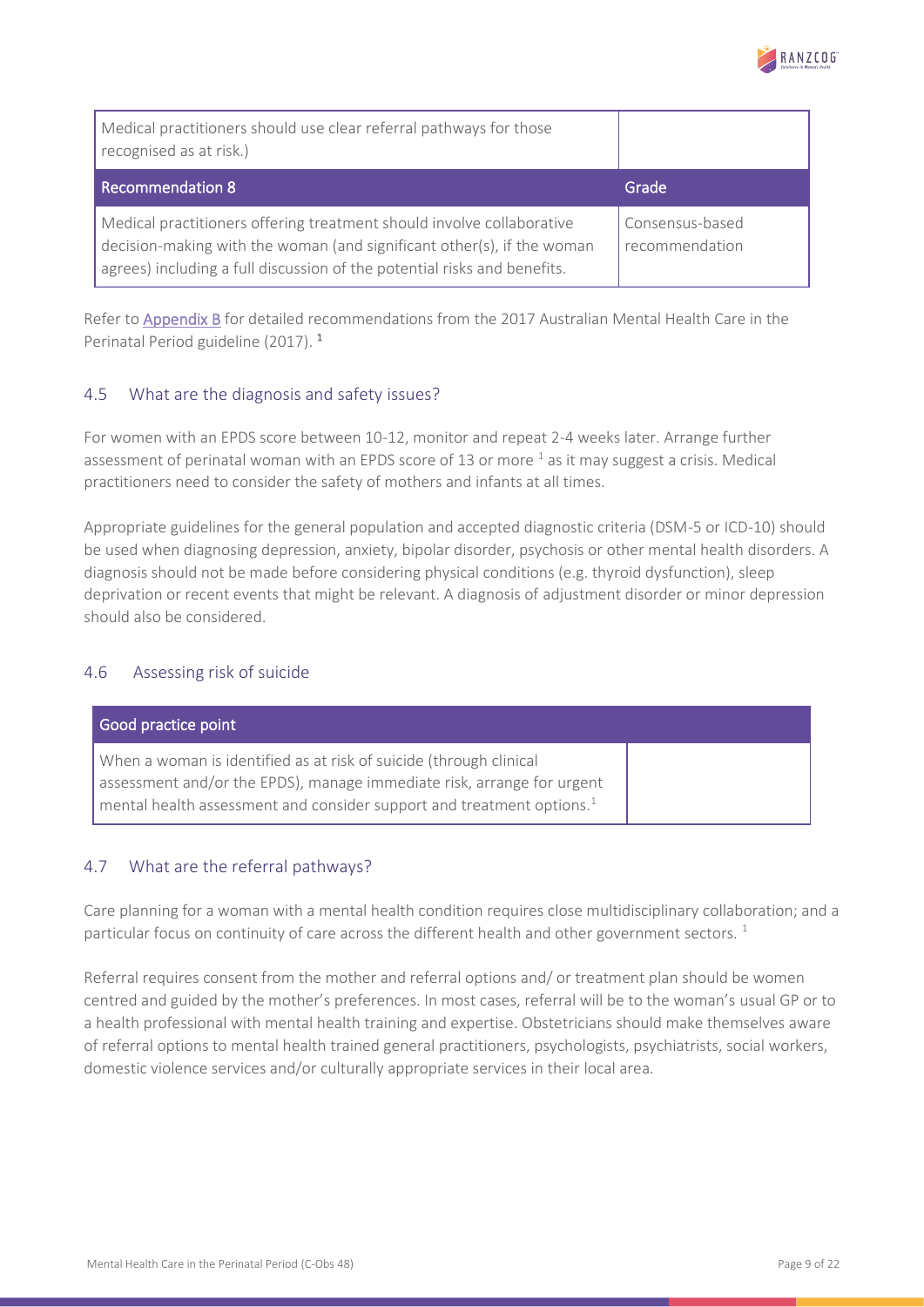

### <span id="page-9-0"></span>4.8 Supporting emotional health and well-being

| <b>Recommendation 9</b>                                                                                                                                                                                                                                                                         | Grade                                 |  |  |
|-------------------------------------------------------------------------------------------------------------------------------------------------------------------------------------------------------------------------------------------------------------------------------------------------|---------------------------------------|--|--|
| Medications should only be prescribed after careful discussion with the<br>woman (and her significant other(s), if agreed) about the risks and benefits<br>of pharmacological treatment with ongoing monitoring and evaluation.                                                                 | Consensus-based<br>recommendation $1$ |  |  |
| <b>Recommendation 10</b>                                                                                                                                                                                                                                                                        | Grade                                 |  |  |
| Provide women with timely referral to appropriate services for ongoing<br>psychosocial support and appropriate treatment according to jurisdictional<br>referral and care pathways (e.g. general practice, maternity services) and<br>location (e.g. metropolitan, rural, regional and remote). | Consensus-based<br>recommendation $1$ |  |  |
| Good practice point                                                                                                                                                                                                                                                                             |                                       |  |  |
| At every antenatal or postnatal visit, enquire about women's emotional<br>wellbeing. $1$                                                                                                                                                                                                        |                                       |  |  |
| Good practice point                                                                                                                                                                                                                                                                             |                                       |  |  |
| Provide women in the perinatal period with advice on lifestyle issues and<br>sleep, as well as assistance in planning how this advice can be incorporated<br>into their daily activities during this time. <sup>1</sup>                                                                         |                                       |  |  |

#### <span id="page-9-1"></span>4.9 What are the management considerations?

Both psychological and pharmacological treatments have been shown to be effective in treating perinatal anxiety and depression.<sup>1</sup> Women with more severe depression or with bipolar disorder will need medication.

Psychological therapies specifically cognitive behavioural therapy (CBT), interpersonal psychotherapy (IPT) and psychodynamic therapy have been shown to improve depressive symptoms in the postnatal period. Pharmacological treatment of depression and related disorders during the perinatal period is not likely to differ from approaches at other times. SSRIs are generally considered to be relatively low risk and safe to prescribe during pregnancy and while breastfeeding. <sup>[1](#page-10-0)</sup> Medications should only be prescribed after careful discussion with the mother. When symptoms are severe, involving a psychiatrist is advisable.<sup>[15](#page-10-13)</sup>

Reference should be made to the most recent TGA Therapeutic Guidelines and Medications Handbook for current advice for use of medication in the general population.

# <span id="page-9-2"></span>4.10 Severe mental illness and borderline personality disorder in the perinatal period

RANZCOG supports the recommendations on severe mental illness and borderline personality disorder contained within section 1.2 of the Australian clinical practice guideline for Mental Health Care in the Perinatal Period (2017[\).](#page-10-0)<sup>1</sup>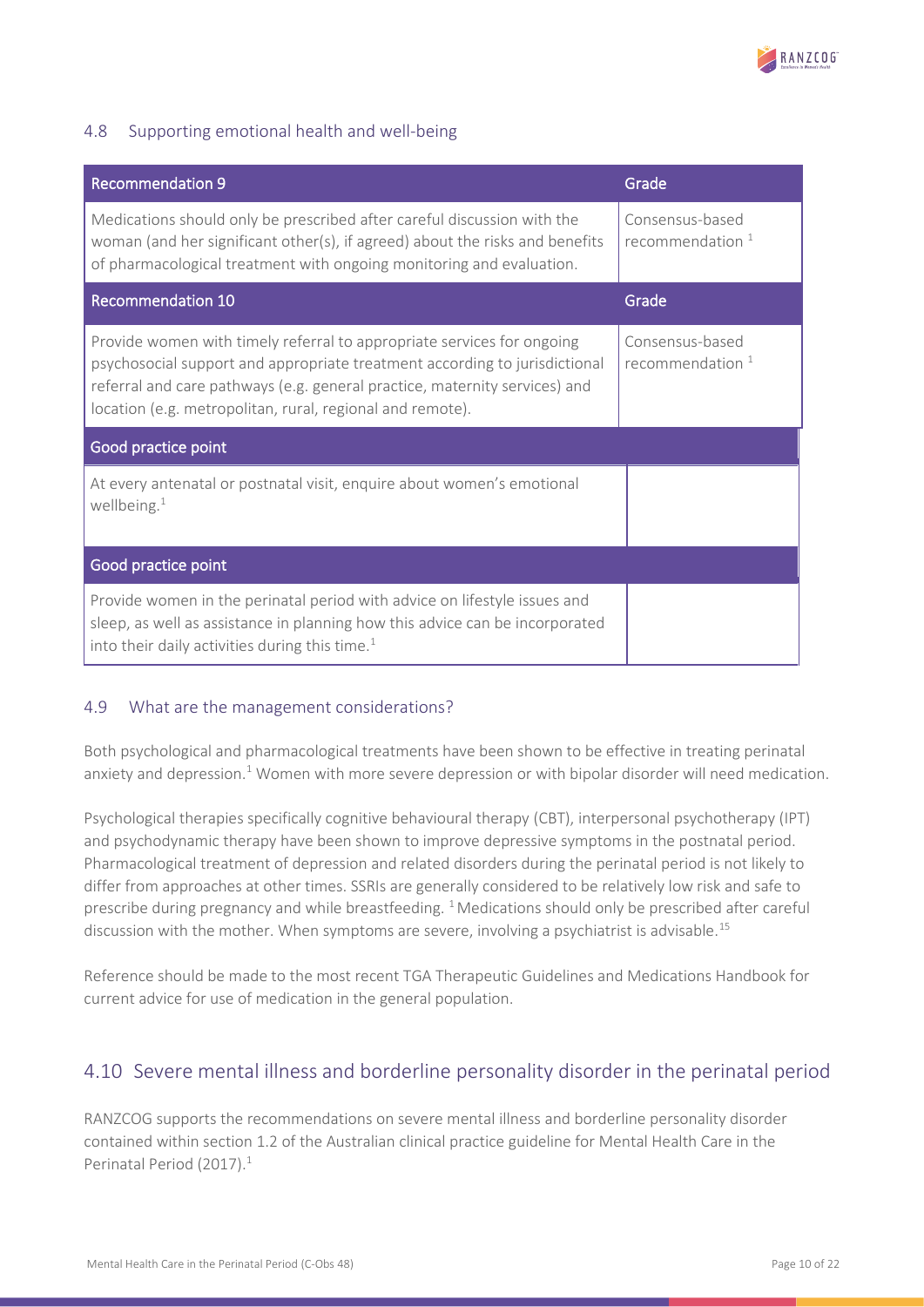

#### <span id="page-10-1"></span>4.11 Perinatal mental health in men/partners

Perinatal mental health disorders affect up to 1 in 10 men. Maternity caregivers should be alert to this possibility and have referral pathways in place for men/partners who are affected. Further information regarding perinatal mental health in men is contained in section 1.3 of the Australian clinical practice guideline for Mental Health Care in the Perinatal Period (2017)[.](#page-10-0)<sup>1</sup>

### <span id="page-10-2"></span>5. References

<span id="page-10-0"></span>1. Austin M-P. Highet N. and the Expert Working Group. Mental Health Care in the Perinatal Period: Australian Clinical Practice Guideline. Centre of Perinatal Excellence. Melbourne: 2017.

2. Austin MP, Priest S. New developments in perinatal mental health. Acta Psychiatr Scand. 2004;110(5):321-2.

<span id="page-10-5"></span>3. Department of Health. Clinical Practice Guidelines: Pregnancy Care, . Canberra: 2018.

<span id="page-10-3"></span>4. Cox JL, Holden JM, Sagovsky R. Detection of postnatal depression. Development of the 10-item Edinburgh Postnatal Depression Scale. Br J Psychiatry. 1987;150:782-6.

<span id="page-10-4"></span>5. Austin MP, Colton J, Priest S, Reilly N, Hadzi-Pavlovic D. The antenatal risk questionnaire (ANRQ): acceptability and use for psychosocial risk assessment in the maternity setting. Women Birth. 2013;26(1):17- 25.

<span id="page-10-6"></span>6. Austin MP, Kildea S, Sullivan E. Maternal mortality and psychiatric morbidity in the perinatal period: challenges and opportunities for prevention in the Australian setting. Med J Aust. 2007;186(7):364-7.

7. Australian Institute of Health and Welfare (AIHW). Maternal deaths in Australia 2012–2014. Canberra: AIHW, 2017.

8. Health Quality & Safety Commission New Zealand. Maternal mortality (Te mate o ngā whaea). Extract of Fourteenth Annual Report of the Perinatal and maternal Mortality Review Committee.: HQSC; 2020. Available from:

[https://www.hqsc.govt.nz/assets/PMMRC/Publications/14thPMMRCreport/Maternal\\_mortality.pdf.](https://www.hqsc.govt.nz/assets/PMMRC/Publications/14thPMMRCreport/Maternal_mortality.pdf)

<span id="page-10-7"></span>9. Australian Government. Perinatal Mental Health and Wellbeing Program media release [press release]. Department of Health.2020.

<span id="page-10-8"></span>10. Paulson JF, Bazemore SD. Prenatal and postpartum depression in fathers and its association with maternal depression: a meta-analysis. JAMA. 2010;303(19):1961-9.

<span id="page-10-9"></span>11. Petrillo L N, R, Viguera, AC, & Cohen, L. Course of psychiatric illness during pregnancy and the postpartum period. Cohen, L. & Nonacs, R, editors. Review of psychiatry: Mood and anxiety disorders during pregnancy and postpartum. 2005.

<span id="page-10-10"></span>12. Born L, Zinga D, Steiner M. Challenges in identifying and diagnosing postpartum disorders. Primary Psychiatry. 2004;11(3):29-36.

<span id="page-10-11"></span>13. Rapkin AL, Mikacich JA, Moatakef-Imani B. Reproductive Mood Disorders. Primary Psychiatry. 2003;10(11):31-40.

<span id="page-10-12"></span>14. Wenzel A, Haugen EN, Jackson LC, Robinson K. Prevalence of generalized anxiety at eight weeks postpartum. Archives of women's mental health. 2003;6(1):43-9.

<span id="page-10-13"></span>15. Austin MP. Antenatal screening and early intervention for "perinatal" distress, depression and anxiety: where to from here? Archives of women's mental health. 2004;7(1):1-6.

<span id="page-10-14"></span>16. Balshem H, Helfand M, Schünemann HJ, Oxman AD, Kunz R, Brozek J, et al. GRADE guidelines: 3. Rating the quality of evidence. J Clin Epidemiol. 2011;64(4):401-6.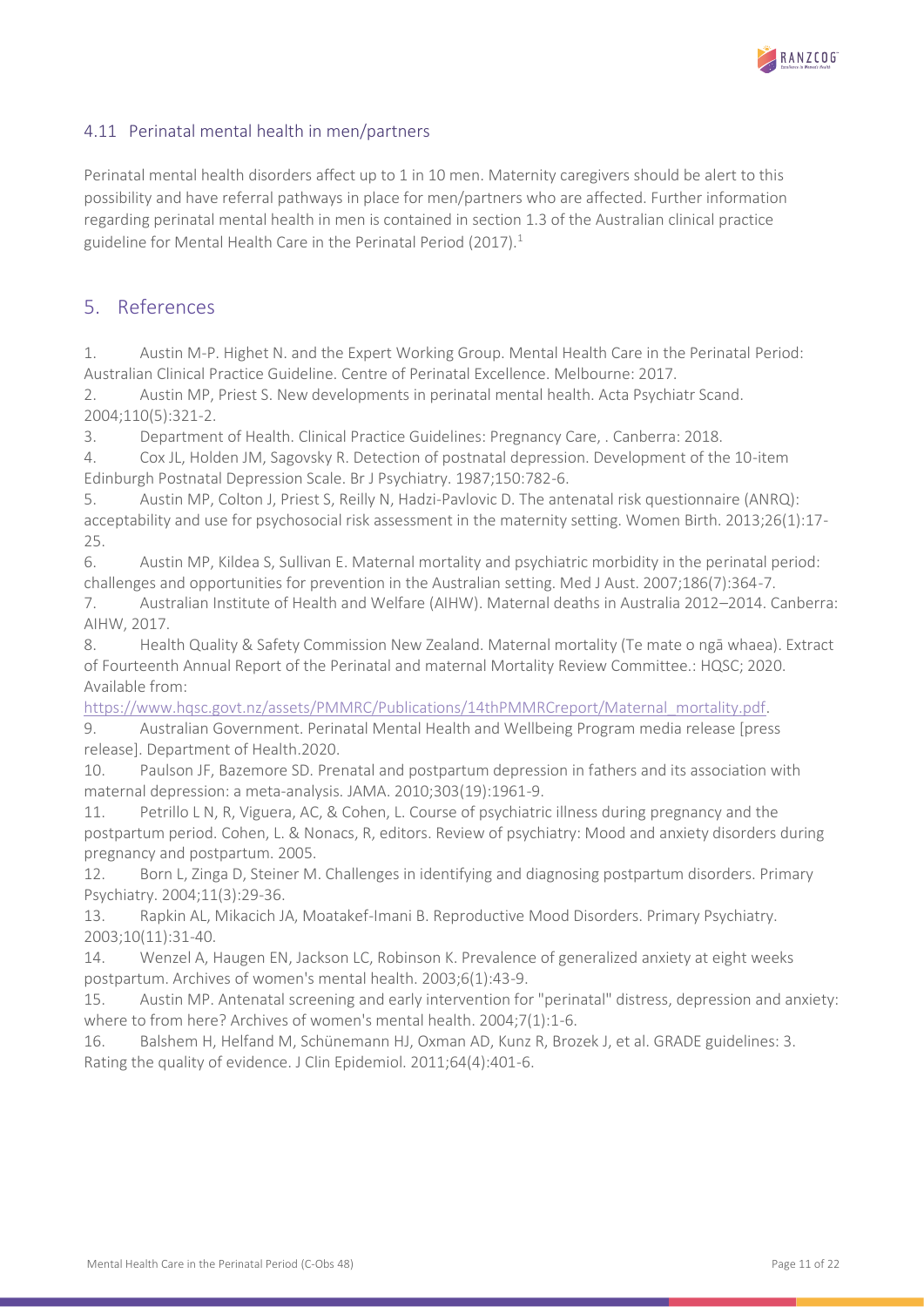

# <span id="page-11-0"></span>6. Information for Women and their Families

A range of RANZCOG Patient Information Pamphlets can be ordered via: [https://www.ranzcog.edu.au/Womens-](https://www.ranzcog.edu.au/Womens-Health/Patient-Information-Guides/Patient-Information-Pamphlets)[Health/Patient-Information-Guides/Patient-Information-Pamphlets](https://www.ranzcog.edu.au/Womens-Health/Patient-Information-Guides/Patient-Information-Pamphlets)

Further, information for consumers developed as part of the 2*017 Australian Clinical Practice Guideline Mental Health Care in the Perinatal Period* includes*:* [Antenatal depression](http://cope.org.au/wp-content/uploads/2017/11/Antenatal-Anxiety_Consumer-Fact-Sheet.pdf) – consumer fact sheet Antenatal anxiety – [consumer fact sheet](http://cope.org.au/wp-content/uploads/2017/11/Antenatal-Anxiety_Consumer-Fact-Sheet.pdf) [Bipolar disorder in the pregnancy](http://cope.org.au/wp-content/uploads/2017/11/Bipolar-Disorder-in-Pregnancy_Consumer-Fact-Sheet.pdf) – consumer fact sheet [Postnatal Depression](http://cope.org.au/wp-content/uploads/2017/11/Postnatal-Depression_Consumer-Fact-Sheet.pdf) – consumer fact sheet Postnatal Anxiety – [consumer fact sheet](http://cope.org.au/wp-content/uploads/2017/11/Postnatal-Anxiety_Consumer-fact-Sheet.pdf) [Bipolar disorder in the postnatal period](http://cope.org.au/wp-content/uploads/2017/11/Bipolar-Disorder-in-Postnatal-Period_Consumer-Fact-Sheet.pdf) – consumer fact sheet [Postpartum Psychosis](http://cope.org.au/wp-content/uploads/2017/11/Postpartum-Psychosis_Consumer-Fact-Sheet.pdf) – consumer fact sheet [Borderline Personality Disorder in the perinatal period](http://cope.org.au/wp-content/uploads/2017/11/BPD-in-Perinatal-Period_Consumer-Fact-Sheet.pdf) – consumer fact sheet [Schizophrenia in the postnatal period](http://cope.org.au/wp-content/uploads/2017/11/Schizophrenia-in-Postnatal-Period_Consumer-Fact-Sheet.pdf)– consumer fact sheet

# <span id="page-11-1"></span>7. National Helplines:

[Perinatal Anxiety and Depression Australia](https://www.panda.org.au/) (PANDA) National Helpline +61 1300 726 306 (Monday to Friday 9am-7pm AEST).

[Perinatal Anxiety and Depression Aotearoa](http://www.pada.nz/) Phone (+64) 04 461 6318. PADA, formerly the Perinatal Mental Health New Zealand Trust (PMHNZ), aims to champion awareness and facilitate best practice in perinatal mental health and wellbeing to ensure all families have access to appropriate information and support.

# <span id="page-11-2"></span>8. Websites

| Organisation             | Specialisation                           | <b>Weblink</b>                     |
|--------------------------|------------------------------------------|------------------------------------|
| Beyond Blue              | General consumer support for mental      | http://www.beyondblue.org.au       |
|                          | health conditions                        |                                    |
| Centre of Perinatal      | Developer of the Australian Perinatal    | http://cope.org.au/                |
| Excellence (COPE)        | Mental Health Guideline, online training |                                    |
|                          | and resources for health professionals   |                                    |
|                          | including digital screening platforms.   |                                    |
|                          | Guideline resources also available for   |                                    |
|                          | consumers.                               |                                    |
| <b>Gidget Foundation</b> | A not-for-profit organisation supporting | http://www.gidgetfoundation.com.au |
|                          | the emotional wellbeing of expectant     |                                    |
|                          | and new parents to ensure that those in  |                                    |
|                          | need receive timely, appropriate and     |                                    |
|                          | supportive care                          |                                    |
| Good Beginnings          | An organisation dedicated to achieving   | http://www.goodbeginnings.org.au   |
|                          | more for children and their families in  |                                    |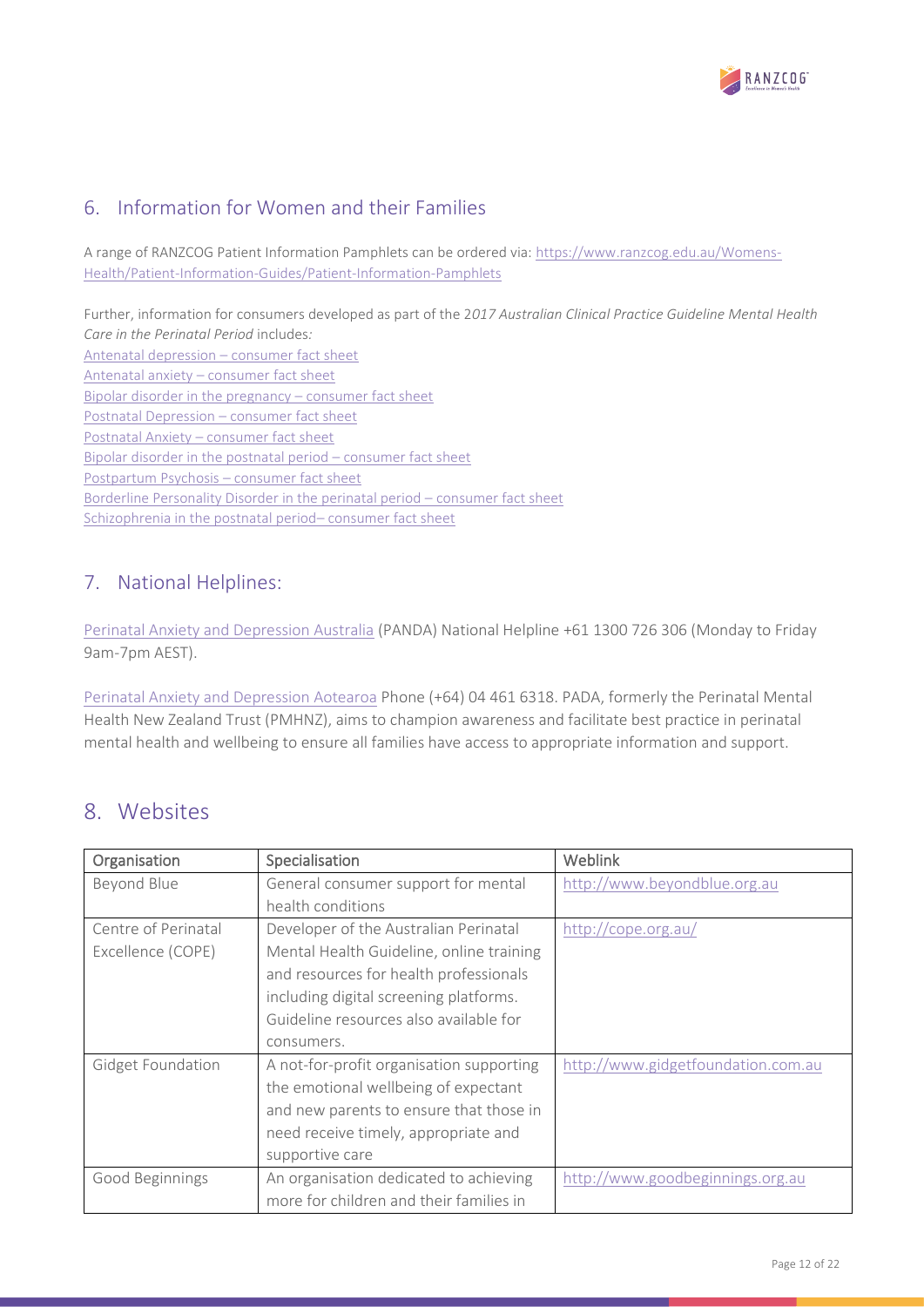

| Organisation            | Specialisation                                                                  | Weblink                                |
|-------------------------|---------------------------------------------------------------------------------|----------------------------------------|
|                         | Australia's most disadvantaged                                                  |                                        |
|                         | communities through early childhood                                             |                                        |
|                         | development programs                                                            |                                        |
| Health Navigator New    | A non-profit community initiative                                               | https://www.healthnavigator.org.nz/hea |
| Zealand Perinatal       | providing New Zealanders with reliable                                          | Ith-a-z/d/depression-perinatal/        |
| depression resources    | and trustworthy health information and                                          |                                        |
|                         | self-care resources, including                                                  |                                        |
|                         | information on antenatal and postnatal                                          |                                        |
|                         | depression and anxiety.                                                         |                                        |
| Karitane                | We provide education and support on                                             | http://www.karitane.com.au             |
|                         | the unique challenges of parenting to                                           |                                        |
|                         | mums and dads with children from birth                                          |                                        |
|                         | to 5 years of age.                                                              |                                        |
| Moodgym                 | Moodgym is an interactive self-help                                             | http://www.moodgym.anu.edu.au          |
|                         | book which helps you to learn and                                               |                                        |
|                         | practise skills which can help to prevent                                       |                                        |
|                         | and manage symptoms of depression                                               |                                        |
| Mental Health in        | and anxiety<br>Provides a national focus for advice and                         |                                        |
| Multicultural Australia |                                                                                 | http://www.mhima.org.au                |
|                         | support to providers and governments<br>on mental health and suicide prevention |                                        |
|                         | for people from culturally and                                                  |                                        |
|                         | linguistically diverse (CALD)                                                   |                                        |
|                         | backgrounds.                                                                    |                                        |
| Perinatal Anxiety and   | Perinatal Anxiety & Depression Australia                                        | http://www.panda.org.au/               |
| Depression Australia    | supports women, men and families                                                |                                        |
| (PANDA)                 | across Australia affected by anxiety and                                        |                                        |
|                         | depression during pregnancy and early                                           |                                        |
|                         | parenthood                                                                      |                                        |
| Parent-Infant           | PIRI provides a unique contribution to                                          | http://www.piri.org.au                 |
| Research Institute      | early intervention in Australia by                                              |                                        |
| (PIRI)                  | combining basic research and clinical                                           |                                        |
|                         | expertise to address perinatal                                                  |                                        |
|                         | depression and other difficulties facing                                        |                                        |
|                         | parents and infants                                                             |                                        |
| Tresillian              | Tresillian is an early parenting service                                        | http://www.tresillian.net              |
|                         | offering families guidance in the early                                         |                                        |
|                         | years of their child's life. We support                                         |                                        |
|                         | new parents around breastfeeding and                                            |                                        |
|                         | settling baby, as well as dealing with                                          |                                        |
|                         | post-natal depression and nutrition.                                            |                                        |
| What were we            | This website contains information about                                         | http://www.whatwerewethinking.org.au   |
| thinking?               | common experiences in the early                                                 | L                                      |
|                         | months of parenthood and some                                                   | 9.                                     |
|                         | effective ways of thinking about and                                            |                                        |
|                         | managing them.                                                                  |                                        |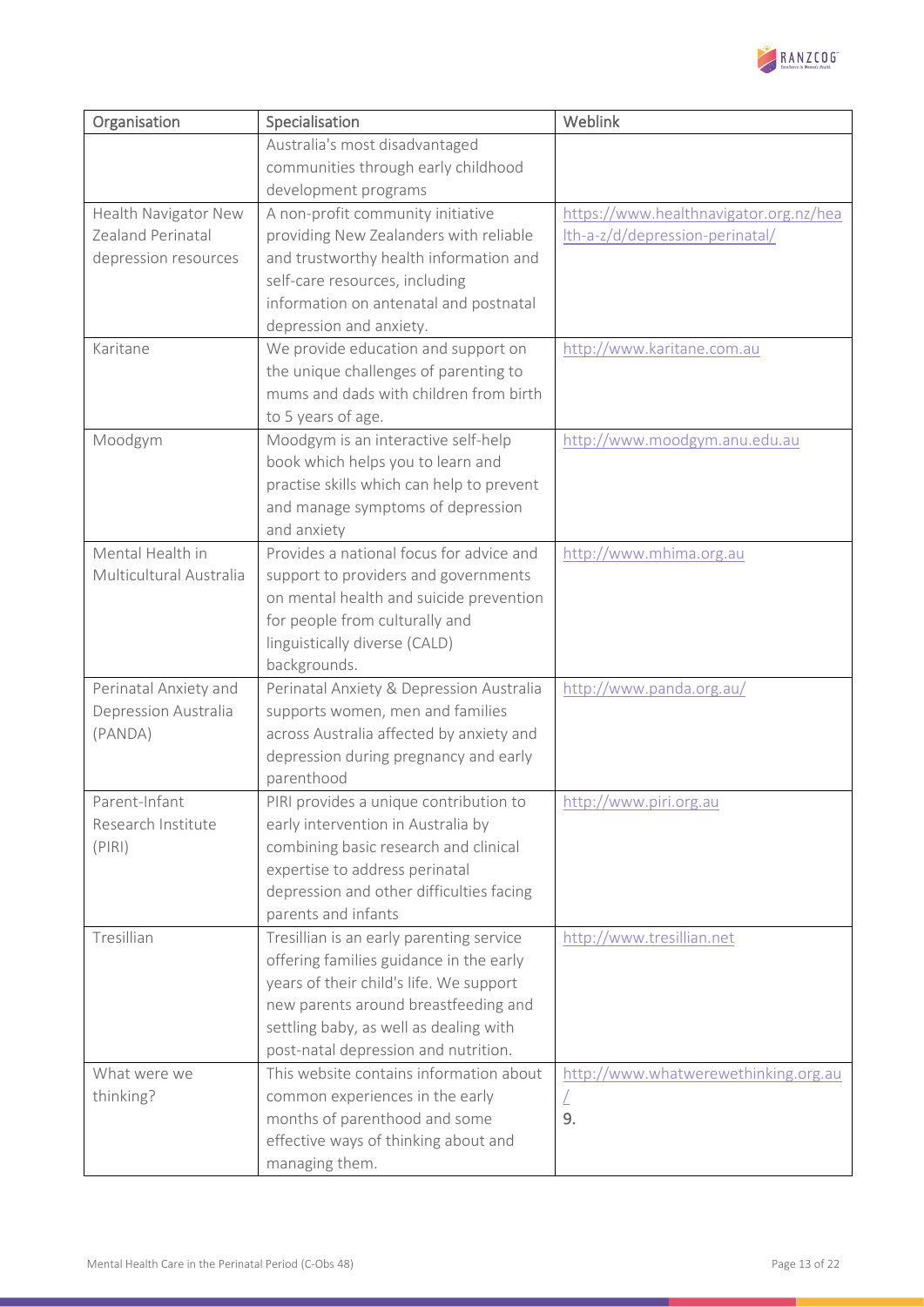

| Organisation        | Specialisation                        | Weblink                                |
|---------------------|---------------------------------------|----------------------------------------|
| Perinatal Wellbeing | Primarily funded by ACT Health, it is | https://www.perinatalwellbeingcentre.o |
| Centre              | staffed by experienced, non-clinical  | rg.au/                                 |
|                     | support workers                       |                                        |

## <span id="page-13-0"></span>10. Medical Benefits Scheme (MBS): Information on perinatal MBS items

Further information regarding the 2017 Changes to MBS Items for Obstetrics Services can be found here: <http://www.mbsonline.gov.au/internet/mbsonline/publishing.nsf/Content/Factsheet-ObstetricsServices>

### <span id="page-13-1"></span>11. Other suggested reading

#### Depression

- Lam RW, Kennedy SH, Grigoriadis S et al. Clinical guidelines for the management of major depressive disorder in adults: III. Pharmacotherapy. Canadian Network for Mood and Anxiety Treatments (CANMAT). J Affective Disorders 2009; 117: S26–S43.
- NICE (2009) Depression: the Treatment and Management of Depression in Adults: National Clinical Practice Guideline 90 (Full Guidance). National Institute for Health and Clinical Excellence.
- Bielawska-Batorowicz EK-P, K. Depressive mood in men after the birth of their offspring in relation to a partner's depression, social support, fathers' personality and prenatal expectations. Journal of Reproductive and Infant Psychology.  $2006;^{2}4(1):21-9$ .
- Parikh SV, Segal ZV, Grigoriadis S et al. Clinical guidelines for the management of major depressive disorder in adults: II. Psychotherapy alone or in combination with antidepressant medication. Canadian Network for Mood and Anxiety Treatments (CANMAT). J Affective Disorders 2009; 117: S15–S25.
- Patten SB, Kennedy SH, Lam RW et al. Clinical Guidelines for the Management of Major Depressive Disorder in Adults: I. Classification, Burden and Principles of Management. Canadian Network for Mood and Anxiety Treatments (CANMAT). J Affective Disorders 2009; 117: S5–S14.
- RANZCP. Australian and New Zealand clinical practice guidelines for the treatment of depression. Aust NZ J Psychiatry 2004; 38: 389–407.
- RANZCP (2009) Position Statement 57 Mothers, Babies and Psychiatric Inpatient Treatment. Royal Australian and New Zealand College of Psychiatrists.
- SIGN (2010) Non-pharmaceutical Management of Depression in Adults: A National Clinical Guideline. Edinburgh: Scottish Intercollegiate Guidelines Network.

#### Anxiety disorders

• National Institute for Health and Clinical Excellence.NICE (2004; amended 2007) Anxiety: Management of Anxiety (Panic Disorder, with or without Agoraphobia, and Generalised Anxiety Disorder) in Adults in Primary, Secondary and Community Care.

•

#### Bipolar disorder

- National Institute for Health and Clinical Excellence.NICE (2006) The Management of Bipolar Disorder in Adults, Children and Adolescents, in Primary and Secondary Care. National Institute for Health and Clinical Excellence.
- RANZCP. Australian and New Zealand clinical practice guidelines for the treatment of bipolar disorder. Aust NZ J Psychiatry 2004; 38: 280–305.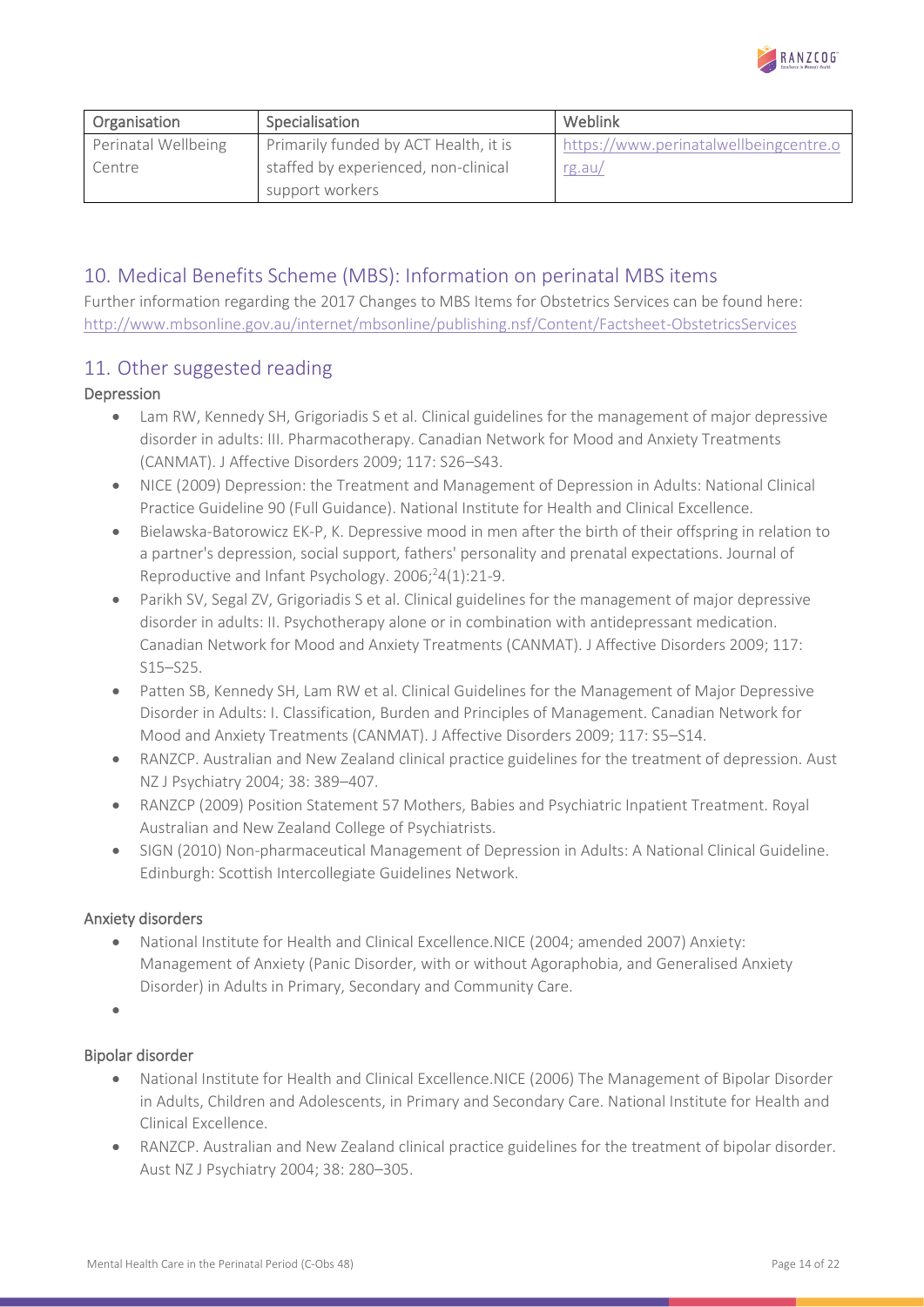

• Yatham LN, Kennedy SH, Schaffer A et al. Canadian Network for Mood and Anxiety Treatments (CANMAT) and International Society for Bipolar Disorders (ISBD) collaborative update of CANMAT guidelines for the management of patients with bipolar disorder: update. Bipolar Disord 2009; 11(3): 225–55.

#### Family violence

- WHO (2014) [Health care for women subjected to intimate partner violence or sexual violence. A](http://www.who.int/reproductivehealth/publications/violence/vaw-clinical-handbook/en/)  [Clinical Handbook.](http://www.who.int/reproductivehealth/publications/violence/vaw-clinical-handbook/en/)
- Aotearoa New Zealand Pregnancy and Reproductive Health [mental health guide](https://bpac.org.nz/2019/docs/perinatal-depression.pdf) (2019), published by BPAC.
- Royal Australian College of General Practice (RACGP) Family Abuse and Violence Professional [Development Program](https://www.racgp.org.au/familyviolence/)

# <span id="page-14-0"></span>12. Links to other College statements

#### Cultural Competency (WPI 20)

[https://www.ranzcog.edu.au/RANZCOG\\_SITE/media/RANZCOG-](https://www.ranzcog.edu.au/RANZCOG_SITE/media/RANZCOG-MEDIA/Women%27s%20Health/Statement%20and%20guidelines/Workforce%20and%20Practice%20Issues/Cultural-Competency-(WPI-20)-Review-November-2014.pdf?ext=.pdf)[MEDIA/Women%27s%20Health/Statement%20and%20guidelines/Workforce%20and%20Practice%20Issues/C](https://www.ranzcog.edu.au/RANZCOG_SITE/media/RANZCOG-MEDIA/Women%27s%20Health/Statement%20and%20guidelines/Workforce%20and%20Practice%20Issues/Cultural-Competency-(WPI-20)-Review-November-2014.pdf?ext=.pdf) [ultural-Competency-\(WPI-20\)-Review-November-2014.pdf?ext=.pdf](https://www.ranzcog.edu.au/RANZCOG_SITE/media/RANZCOG-MEDIA/Women%27s%20Health/Statement%20and%20guidelines/Workforce%20and%20Practice%20Issues/Cultural-Competency-(WPI-20)-Review-November-2014.pdf?ext=.pdf) 

Evidence-based Medicine, Obstetrics and Gynaecology (C-Gen 15)

[https://www.ranzcog.edu.au/RANZCOG\\_SITE/media/RANZCOG-](https://www.ranzcog.edu.au/RANZCOG_SITE/media/RANZCOG-MEDIA/Women%27s%20Health/Statement%20and%20guidelines/Clinical%20-%20General/Evidence-based-medicine,-Obstetrics-and-Gynaecology-(C-Gen-15)-Review-March-2016.pdf?ext=.pdf)

[MEDIA/Women%27s%20Health/Statement%20and%20guidelines/Clinical%20-%20General/Evidence-based](https://www.ranzcog.edu.au/RANZCOG_SITE/media/RANZCOG-MEDIA/Women%27s%20Health/Statement%20and%20guidelines/Clinical%20-%20General/Evidence-based-medicine,-Obstetrics-and-Gynaecology-(C-Gen-15)-Review-March-2016.pdf?ext=.pdf)[medicine,-Obstetrics-and-Gynaecology-\(C-Gen-15\)-Review-March-2016.pdf?ext=.pdf](https://www.ranzcog.edu.au/RANZCOG_SITE/media/RANZCOG-MEDIA/Women%27s%20Health/Statement%20and%20guidelines/Clinical%20-%20General/Evidence-based-medicine,-Obstetrics-and-Gynaecology-(C-Gen-15)-Review-March-2016.pdf?ext=.pdf)

Substance use in pregnancy (C-Obs 55)

[https://ranzcog.edu.au/RANZCOG\\_SITE/media/RANZCOG-](https://ranzcog.edu.au/RANZCOG_SITE/media/RANZCOG-MEDIA/Women%27s%20Health/Statement%20and%20guidelines/Clinical-Obstetrics/Substance-use-in-pregnancy-(C-Obs-55)-March-2018.pdf?ext=.pdf)

[MEDIA/Women%27s%20Health/Statement%20and%20guidelines/Clinical-Obstetrics/Substance-use-in](https://ranzcog.edu.au/RANZCOG_SITE/media/RANZCOG-MEDIA/Women%27s%20Health/Statement%20and%20guidelines/Clinical-Obstetrics/Substance-use-in-pregnancy-(C-Obs-55)-March-2018.pdf?ext=.pdf)[pregnancy-\(C-Obs-55\)-March-2018.pdf?ext=.pdf](https://ranzcog.edu.au/RANZCOG_SITE/media/RANZCOG-MEDIA/Women%27s%20Health/Statement%20and%20guidelines/Clinical-Obstetrics/Substance-use-in-pregnancy-(C-Obs-55)-March-2018.pdf?ext=.pdf)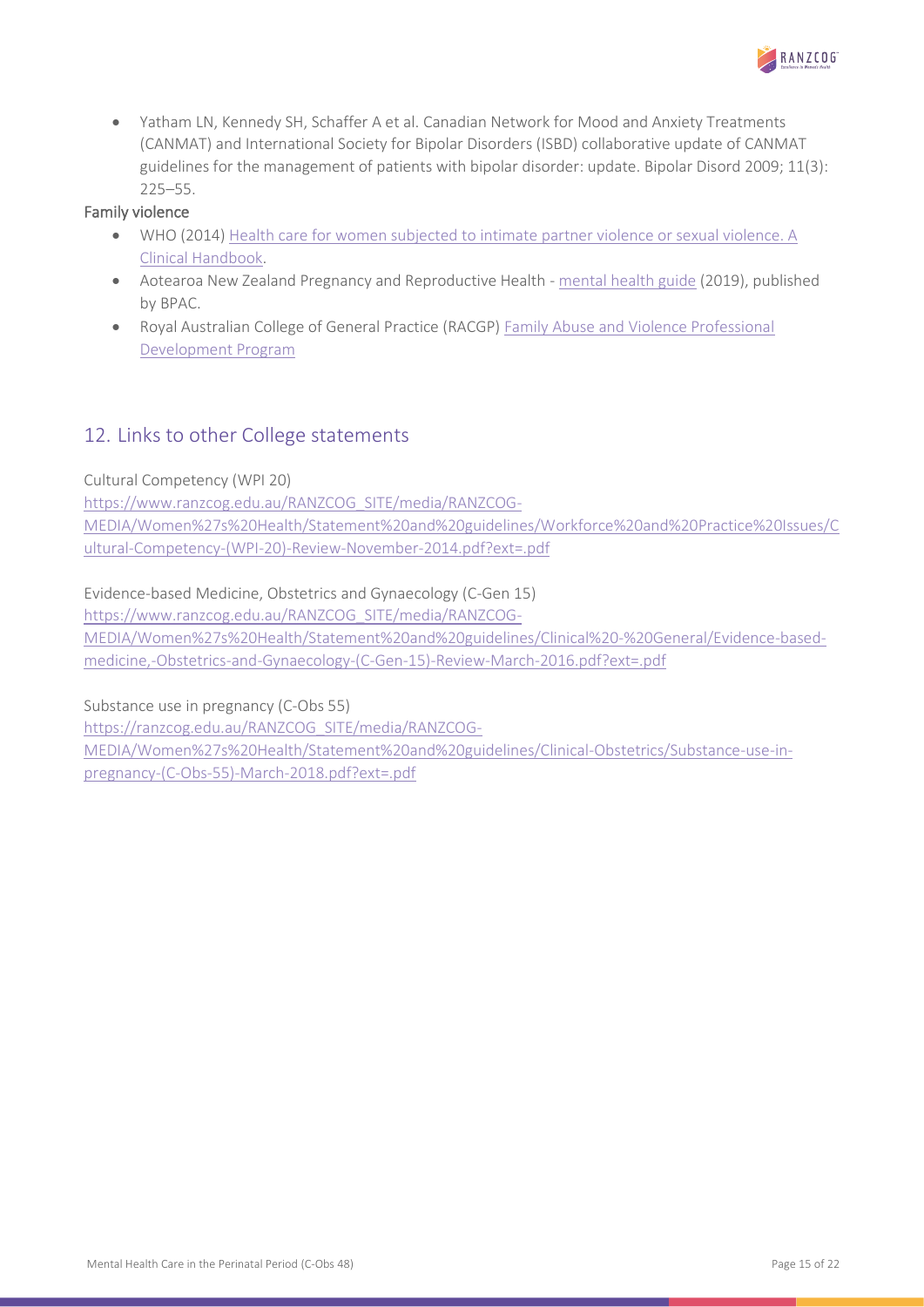

# <span id="page-15-0"></span>Appendices

# <span id="page-15-1"></span>Appendix A Women's Health Committee Membership (2021) (11th Council)

| Name                              | <b>Position on Committee</b>                                  |
|-----------------------------------|---------------------------------------------------------------|
| Professor Yee Leung               | Chair and Board Member                                        |
| Dr Gillian Gibson                 | Deputy Chair, Gynaecology                                     |
| Dr Scott White                    | Deputy Chair, Obstetrics and Subspecialties<br>Representative |
| Dr Jared Watts                    | Member and EAC Representative                                 |
| Dr Kristy Milward                 | Member and Councillor                                         |
| Dr Will Milford                   | Member and Councillor                                         |
| Dr Frank O'Keeffe                 | Member and Councillor                                         |
| Professor Sue Walker              | Member                                                        |
| Prof Steve Robson                 | Member                                                        |
| Dr Roy Watson                     | Member and Councillor                                         |
| Dr Susan Fleming                  | Member and Councillor                                         |
| Dr Sue Belgrave                   | Member and Councillor                                         |
| Dr Marilyn Clarke                 | ATSI Representative                                           |
| Associate Professor Kirsten Black | Member                                                        |
| Dr Thangeswaran Rudra             | Member                                                        |
| Dr Nisha Khot                     | Member and SIMG Representative                                |
| Dr Judith Gardiner                | Diplomate Representative                                      |
| Dr Angela Brown                   | Midwifery Representative, Australia                           |
| Ms Adrienne Priday                | Midwifery Representative, New Zealand                         |
| Ms Ann Jorgensen                  | Community Representative                                      |
| Dr Ashleigh Seiler                | Trainee Representative                                        |
| Dr Leigh Duncan                   | Maori Representative                                          |
| Prof Caroline De Costa            | Co-opted member (ANZJOG member)                               |
| Dr Christine Sammartino           | Observer                                                      |

#### <span id="page-15-2"></span>Appendix B: Contributing authors

RANZCOG Women's Health Committee would like to acknowledge the significant contribution of Ms Catherine Knox to the 2021 update of this statement.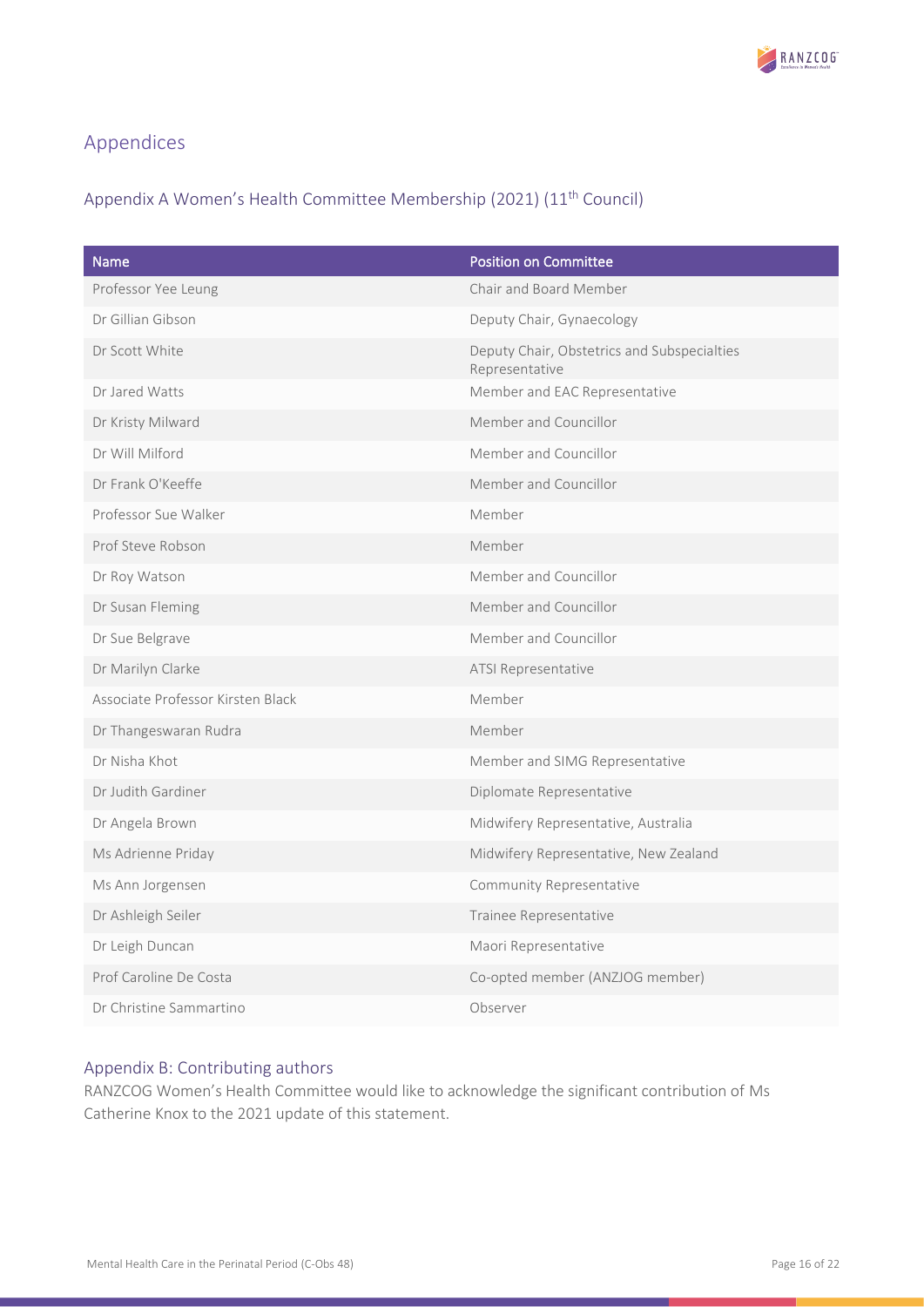

# <span id="page-16-0"></span>Appendix C: Summary of recommendations from the 2017 Australian Mental Health Care in the Perinatal Period guideline

The following recommendations are taken directly from the Australian clinical practice guideline Mental Health Care in the Perinatal Period (2017). <sup>1</sup>

#### Training for screening and psychosocial assessment

| <b>Consensus Based</b> | All health professionals providing care in the perinatal |
|------------------------|----------------------------------------------------------|
| Recommendation         | period should receive training in woman-centred          |
|                        | communication skills, psychosocial assessment and        |
|                        | culturally safe care.                                    |

### Screening for depression

| $\mathbf{1}$   | <b>Evidence Based</b><br>Recommendation | Use the Edinburgh Postnatal Depression<br>Scale (EPDS) to screen women for a<br>possible depressive disorder in the | <b>Strong</b> |
|----------------|-----------------------------------------|---------------------------------------------------------------------------------------------------------------------|---------------|
|                |                                         | perinatal period.                                                                                                   |               |
| $\overline{2}$ | <b>Evidence Based</b>                   | Arrange further assessment of perinatal                                                                             | <b>Strong</b> |
|                | Recommendation                          | woman with an EPDS score of 13 or more.                                                                             |               |
| $\mathbf{ii}$  | <b>Consensus Based</b>                  | Complete the first antenatal screening as early as practical                                                        |               |
|                | Recommendation                          | in pregnancy and repeat screening at least once later in<br>pregnancy.                                              |               |
| iii            | <b>Consensus Based</b>                  | Complete the first postnatal screening 6-12 weeks after                                                             |               |
|                | Recommendation                          | birth and repeat screening at least once in the first                                                               |               |
|                |                                         | postnatal year.                                                                                                     |               |
| iv             | <b>Consensus Based</b>                  | For a woman with an EPDS score between 10 and 12,                                                                   |               |
|                | Recommendation                          | monitor and repeat the EPDS                                                                                         |               |
|                |                                         | 2-4 weeks later as her score may increase subsequently                                                              |               |
| $\vee$         | <b>Consensus Based</b>                  | Repeat the EPDS at any time in pregnancy and in the first                                                           |               |
|                | Recommendation                          | postnatal year if clinically indicated.                                                                             |               |
| vi             | <b>Consensus Based</b>                  | For a woman with a positive score on Question 10 on the                                                             |               |
|                | Recommendation                          | EPDS undertake or arrange immediate further assessment                                                              |               |
|                |                                         | and, if there is any disclosure of suicidal ideation, take                                                          |               |
|                |                                         | urgent action in accordance with local protocol/policy.                                                             |               |
| vii            | <b>Consensus Based</b>                  | When screening Aboriginal and Torres Strait Islander                                                                |               |
|                | Recommendation                          | women, consider language and cultural appropriateness                                                               |               |
|                |                                         | of the tool.                                                                                                        |               |
| viii           | <b>Consensus Based</b>                  | Use appropriately translated versions of the EPDS with                                                              |               |
|                | Recommendation                          | culturally relevant cut-off scores. Consider language and                                                           |               |
|                |                                         | cultural appropriateness of the tool.                                                                               |               |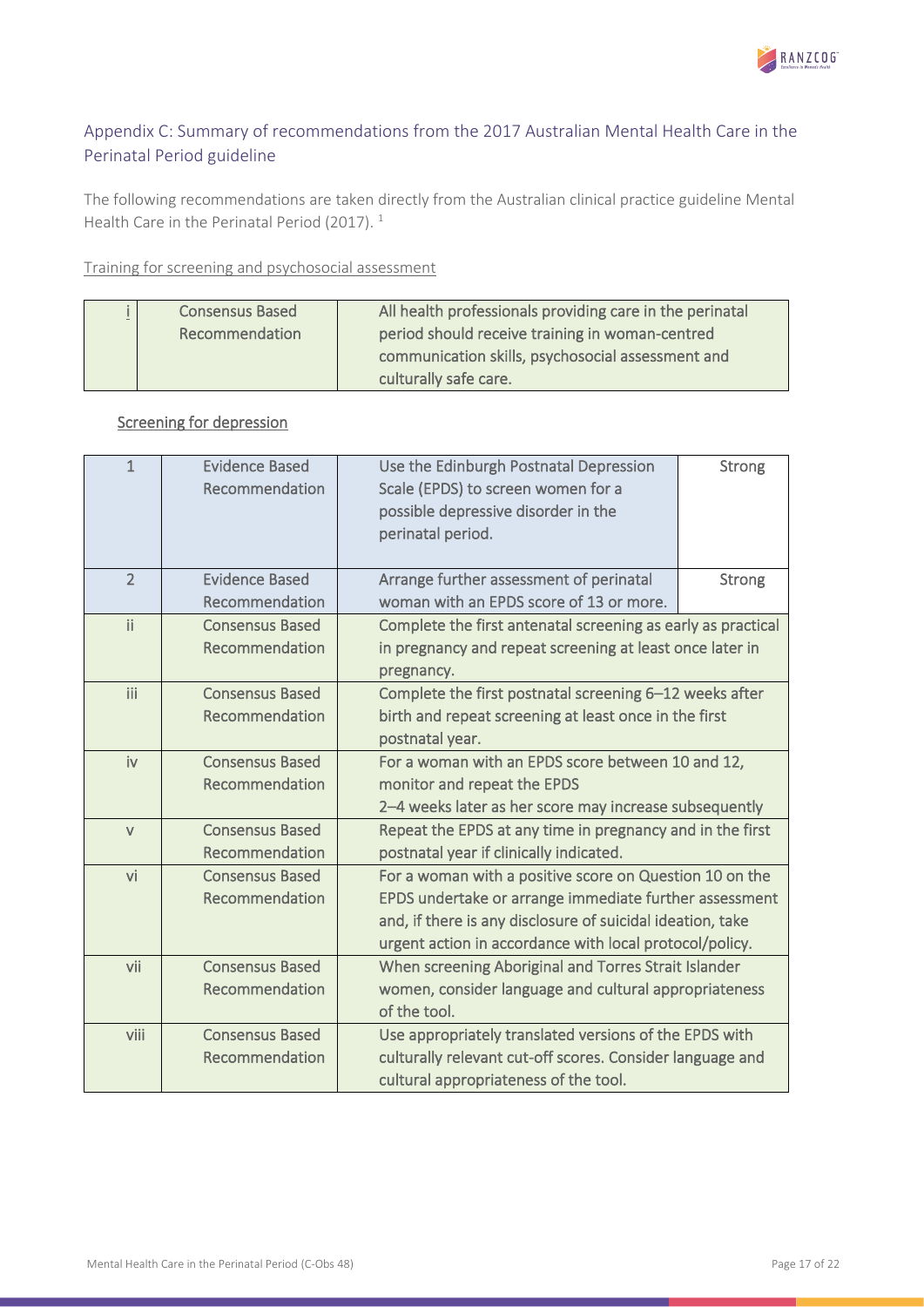

### Screening for anxiety

| ix       | <b>Consensus Based</b> | Be aware that anxiety disorder is very common in the       |
|----------|------------------------|------------------------------------------------------------|
|          | Recommendation         | perinatal period and should be considered in the broader   |
|          |                        | clinical assessment.                                       |
| $\times$ | <b>Consensus Based</b> | As part of the clinical assessment, use anxiety items from |
|          | Recommendation         | screening tools (e.g. EPDS items 3, 4 and 5, DASS anxiety  |
|          |                        | items and K-10 items 2, 3, 5 and 6) and relevant items in  |
|          |                        | structured psychosocial assessment tools (e.g. ANRQ).      |

### Assessing psychosocial risk

| a              | <b>Practice Point</b>  | Assess psychosocial risk factors as early as practical in |               |
|----------------|------------------------|-----------------------------------------------------------|---------------|
|                |                        | pregnancy and again after the birth.                      |               |
| $\overline{3}$ | <b>Evidence Based</b>  | If using a tool to assess psychosocial                    | <b>Strong</b> |
|                | Recommendation         | risk, administer the Antenatal Risk                       |               |
|                |                        | Questionnaire (ANRQ).                                     |               |
| xi             | <b>Consensus Based</b> | Undertake psychosocial assessment in conjunction          |               |
|                | Recommendation         | with a tool that screens for current symptoms of          |               |
|                |                        | depression/anxiety (i.e. the EPDS).                       |               |
| $\mathsf b$    | <b>Practice Point</b>  | Ensure that health professionals receive training in      |               |
|                |                        | the importance of psychosocial assessment and use         |               |
|                |                        | of a psychosocial assessment tool.                        |               |
| $\mathsf{C}$   | <b>Practice Point</b>  | Ensure that there are clear guidelines around the use     |               |
|                |                        | and interpretation of the psychosocial tool/interview     |               |
|                |                        | in terms of threshold for referral for psychosocial       |               |
|                |                        | care and/or ongoing monitoring.                           |               |
| $\mathsf{d}$   | <b>Practice Point</b>  | Discuss with the woman the possible impact of             |               |
|                |                        | psychosocial risk factors (she has endorsed) on her       |               |
|                |                        | mental health and provide information about               |               |
|                |                        | available assistance.                                     |               |
| xii            | <b>Consensus Based</b> | Consider language and cultural appropriateness of         |               |
|                | Recommendation         | any tool used to assess psychosocial risk.                |               |

### Assessing mother-infant interaction and safety of the infant

| e | <b>Practice Point</b> | Assess the mother-infant interaction as an integral part of<br>postnatal care and refer to a parent-infant therapist as available<br>and appropriate.                                                                                                                                                         |
|---|-----------------------|---------------------------------------------------------------------------------------------------------------------------------------------------------------------------------------------------------------------------------------------------------------------------------------------------------------|
|   | <b>Practice Point</b> | Seek guidance/support from Aboriginal and Torres Strait Islander<br>health professionals or bicultural health workers when assessing<br>mother-infant interaction in Aboriginal and Torres Strait Islander<br>or migrant and refugee women, to ensure that assessment is not<br>informed by unconscious bias. |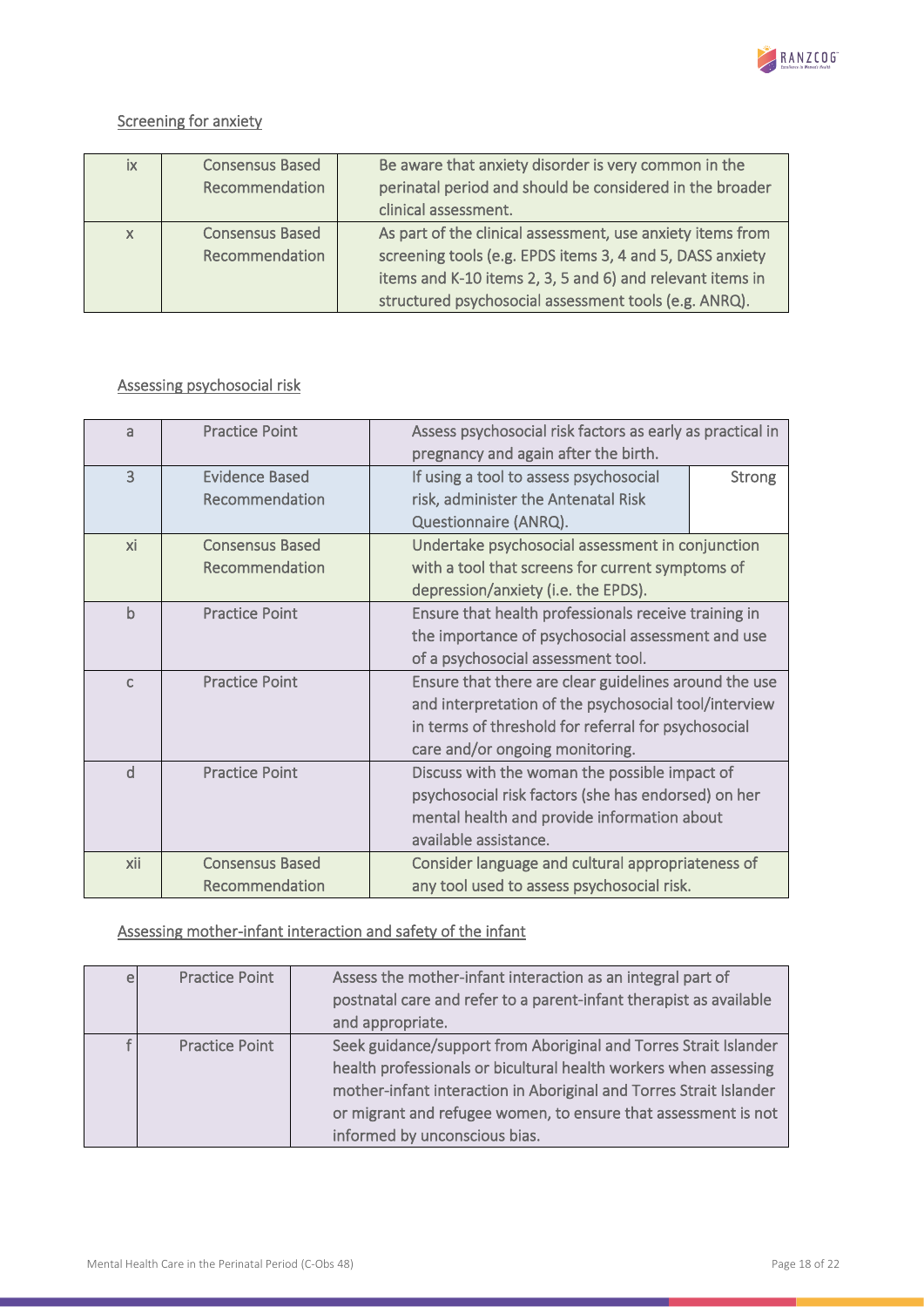

| g | <b>Practice Point</b> | Assess the risk of harm to the infant if significant difficulties are |
|---|-----------------------|-----------------------------------------------------------------------|
|   |                       | observed with the mother-infant interaction, the woman                |
|   |                       | discloses that she is having thoughts of harming her infant           |
|   |                       | and/or there is concern about the mother's mental health.             |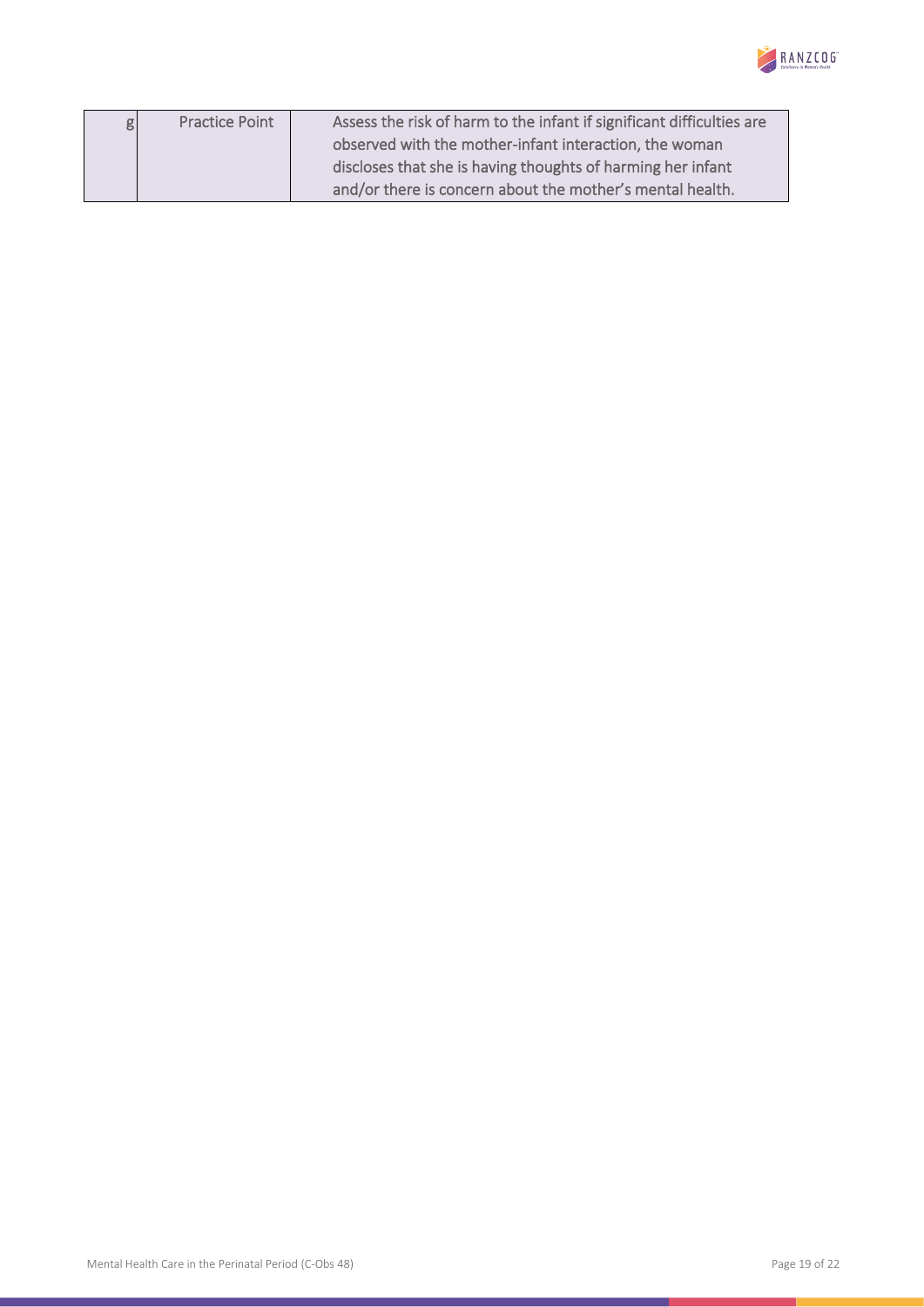

#### <span id="page-19-0"></span>Appendix D: Overview of the development and review process for this statement

#### <span id="page-19-1"></span>Steps in developing and updating this statement

This statement was developed in November 2021. The Women's Health Committee carried out the following steps in reviewing this statement:

Declarations of interest were sought from all members prior to reviewing this statement.

Structured clinical questions were developed and agreed upon.

An updated literature search to answer the clinical questions was undertaken.

At the September 2021 Committee meeting, the recommendations were reviewed and updated (where appropriate) based on the available body of evidence and clinical expertise. Recommendations were graded as set out below in Appendix B part iii)

#### <span id="page-19-2"></span>Declaration of interest process and management

Declaring interests is essential in order to prevent any potential conflict between the private interests of members, and their duties as part of the Women's Health Committee.

A declaration of interest form specific to guidelines and statements was developed by RANZCOG and approved by the RANZCOG Board in September 2012. The Women's Health Committee members were required to declare their relevant interests in writing on this form prior to participating in the review of this statement.

Members were required to update their information as soon as they become aware of any changes to their interests and there was also a standing agenda item at each meeting where declarations of interest were called for and recorded as part of the meeting minutes.

There were no significant real or perceived conflicts of interest that required management during the process of updating this statement.

#### <span id="page-19-3"></span>Grading of recommendations

For information, each recommendation in this College statement is given an overall grade using the GRADE<sup>[16](#page-10-14)</sup> process, based on:

- the Evidence-based recommendation (EBR) a recommendation formulated after a systematic review of the evidence, with a clear linkage from the evidence base to the recommendation using GRADE methods and graded either:
- > 'strong' implies that most/all individuals will be best served by the recommended course of action; used when confident that desirable effects clearly outweigh undesirable effects or, conversely, when confident that undesirable effects clearly outweigh desirable effects or
- > 'conditional' implies that not all individuals will be best served by the recommended course of action; used when desirable effects probably outweigh undesirable effects; used when undesirable effects probably outweigh desirable effects
- Consensus-based recommendation (CBR) a recommendation formulated in the absence of quality evidence, after a systematic review of the evidence was conducted and failed to identify sufficient admissible evidence on the clinical question.
- Good practice point/Practice Point advice on a subject that is outside the scope of the search strategy for the systematic evidence review, based on expert opinion and formulated by a consensus process.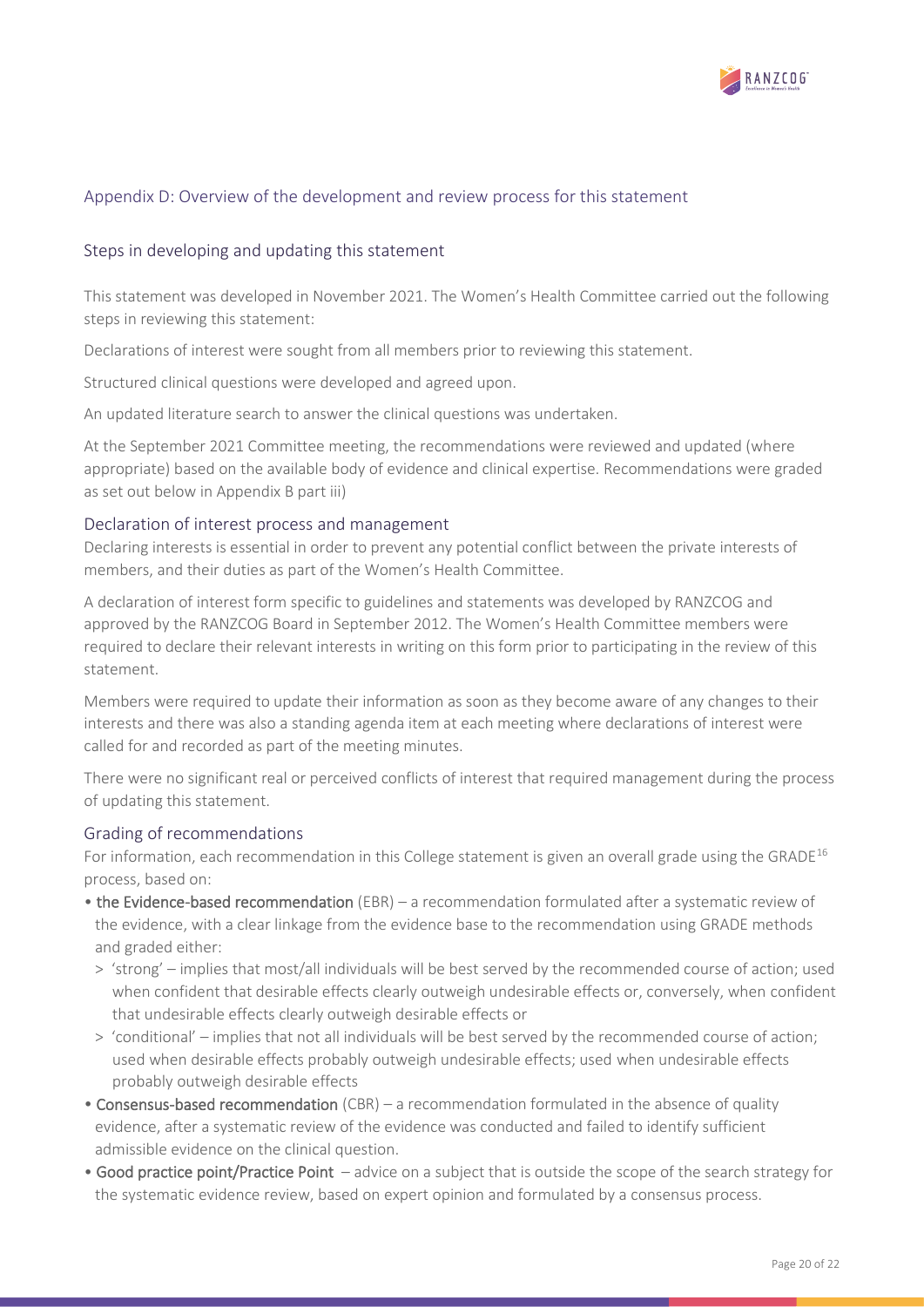

The National Health and Medical Research Council (NHMRC) Levels of Evidence and Grades of Recommendations for Developers of Guidelines has been replaced with GRADE.

# <span id="page-20-0"></span>Appendix E Full Disclaimer

#### Purpose

This Statement has been developed to provide general advice to practitioners about women's health issues concerning mental health care in the perinatal period and should not be relied on as a substitute for proper assessment with respect to the particular circumstances of each case and the needs of any person with need for mental health care. It is the responsibility of each practitioner to have regard to the particular circumstances of each case. Clinical management should be responsive to the needs of the individual person and the particular circumstances of each case.

#### Quality of information

The information available in Mental health care in the perinatal period (C-Obs 48) is intended as a guide and provided for information purposes only. The information is based on the Australian/New Zealand context using the best available evidence and information at the time of preparation. While the Royal Australian and New Zealand College of Obstetricians and Gynaecologists (RANZCOG) had endeavoured to ensure that information is accurate and current at the time of preparation, it takes no responsibility for matters arising from changed circumstances or information or material that may have become subsequently available. The use of this information is entirely at your own risk and responsibility.

For the avoidance of doubt, the materials were not developed for use by patients, and patients must seek medical advice in relation to any treatment. The material includes the views or recommendations of third parties and does not necessarily reflect the views of RANZCOG or indicate a commitment to a particular course of action.

#### Third-party sites

Any information linked in this Statement is provided for the user's convenience and does not constitute an endorsement or a recommendation or indicate a commitment to a particular course of action of this information, material, or content unless specifically stated otherwise.

RANZCOG disclaims, to the maximum extent permitted by law any responsibility and all liability (including without limitation, liability in negligence) to you or any third party for inaccurate, out of context, incomplete or unavailable information contained on the third-party website, or for whether the information contained on those websites is suitable for your needs or the needs of any third party for all expenses, losses, damages and costs incurred.

#### Exclusion of liability

The College disclaims, to the maximum extent permitted by law, all responsibility and all liability (including without limitation, liability in negligence) to you or any third party for any loss or damage which may result from your or any third party's use of or reliance of this guideline, including the materials within or referred to throughout this document being in any way inaccurate, out of context, incomplete or unavailable for all expenses, losses, damages, and costs incurred.